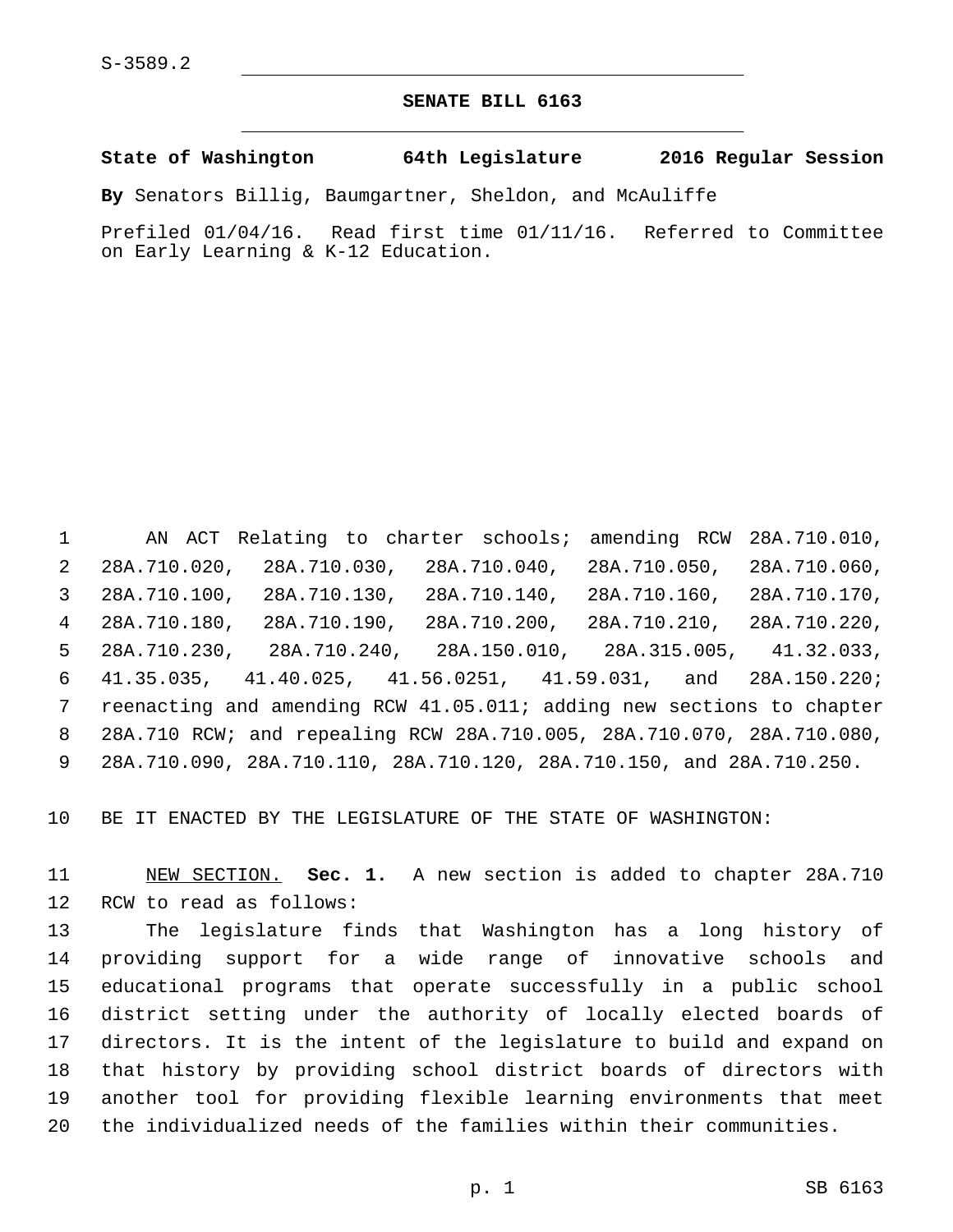It is the intent of the legislature to allow school district boards of directors to authorize district charter schools that will be able to operate with greater flexibility in order to meet their students' needs. It is the intent of the legislature that district charter schools will promote increased choice options for students within school districts and provide complementary models of educational excellence that will help foster widespread education reform and innovation through all of Washington schools.

 In recognition of the recent Washington supreme court ruling in *League of Women Voters vs. State*, it is the intent of the legislature that district charter schools ultimately remain under the governance of the locally elected school board in order to maintain local control and local accountability to the voters within the school district. Through district contracts between the district charter school and the locally elected school board, it is the intent that the district charter schools be afforded autonomous elements similar to traditional charter schools, such as freedom from designated school district policies and greater responsibility to manage their own budgets, design their own school plans, and select their own staff. Further, it is the intent that staff within district charter schools are provided the same respectful and professional working environment as their counterparts in traditional public schools and are afforded similar due process protections and retain the ability 24 to collectively bargain.

 **Sec. 2.** RCW 28A.710.010 and 2013 c 2 s 201 are each amended to 26 read as follows:

 The definitions in this section apply throughout this chapter 28 unless the context clearly requires otherwise.

 (1) "Applicant" means a nonprofit corporation that has submitted 30 an application to ((an authorizer)) the school district board of directors of the school district in which the district charter school 32 is to be located. The nonprofit corporation must be either a public benefit nonprofit corporation as defined in RCW 24.03.490, or a nonprofit corporation as defined in RCW 24.03.005 that has applied 35 for tax exempt status under section  $501(c)(3)$  of the internal revenue code of 1986 (26 U.S.C. Sec. 501(c)(3)). The nonprofit corporation may not be a sectarian or religious organization and must meet all of the requirements for a public benefit nonprofit corporation before 39 receiving any funding ((under RCW 28A.710.220)).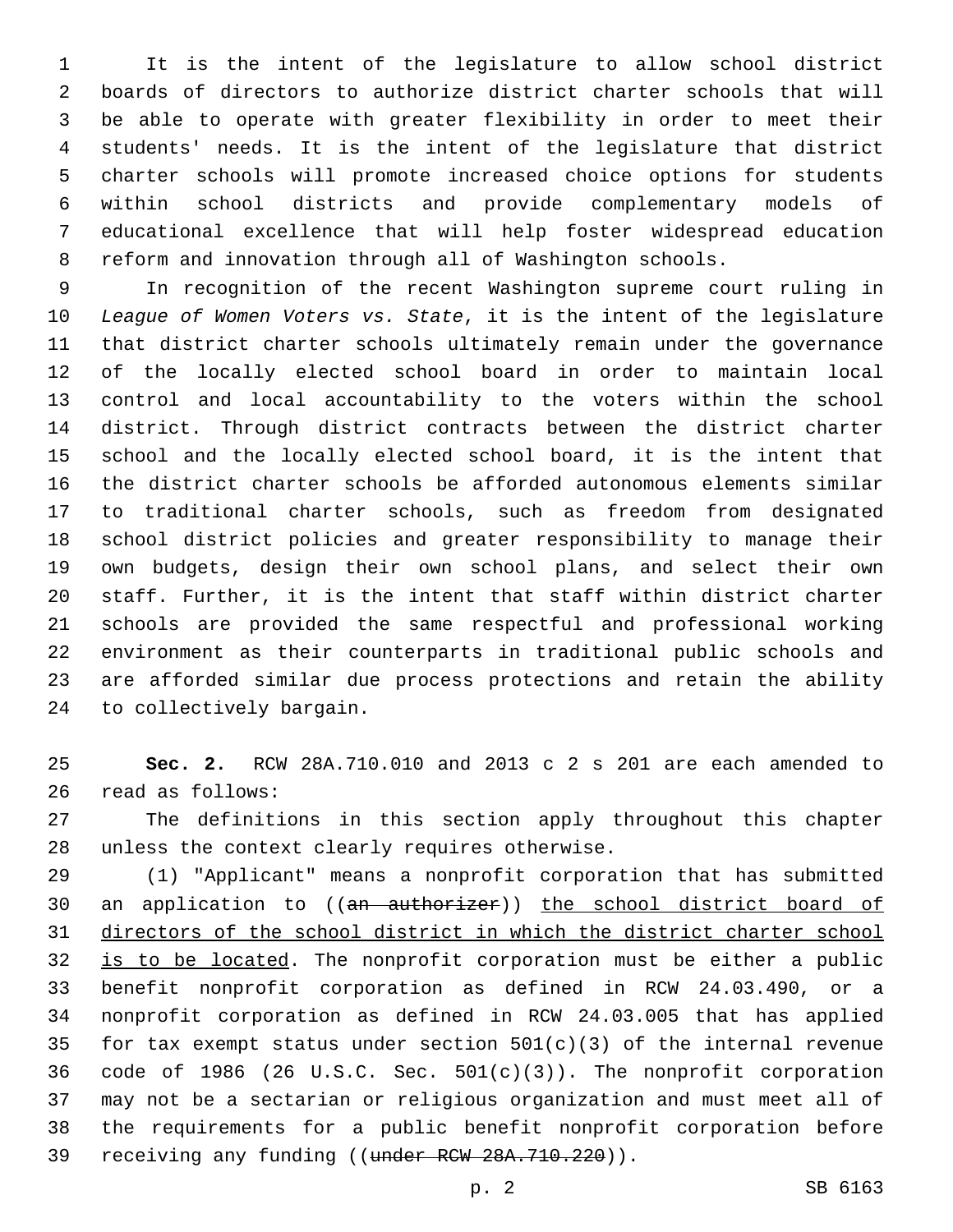(2) "At-risk student" means a student who has an academic or economic disadvantage that requires assistance or special services to succeed in educational programs. The term includes, but is not limited to, students who do not meet minimum standards of academic proficiency, students who are at risk of dropping out of high school, students in chronically low-performing schools, students with higher than average disciplinary sanctions, students with lower participation rates in advanced or gifted programs, students who are limited in English proficiency, students who are members of economically disadvantaged families, and students who are identified 11 as having special educational needs.

12 (3) (("Authorizer" means an entity approved under RCW 28A.710.090 13 to review, approve, or reject charter school applications; enter 14 into, renew, or revoke charter contracts with applicants; and oversee 15 the charter schools the entity has authorized.)) "Conversion district charter school" means a district charter school created by converting an existing noncharter public school in its entirety to a district charter school under this chapter.

 (4) "District charter contract" means a fixed term, renewable 20 contract between a district charter school and ((an authorizer)) a 21 school district board of directors that outlines the roles, powers, responsibilities, and performance expectations for each party to the 23 contract.

 (5) (("Charter school" or "public charter school" means a public 25 school governed by a charter school board and operated according to the terms of a charter contract executed under this chapter and includes a new charter school and a conversion charter school.

 (6) "Charter school board" means the board of directors appointed 29 or selected under the terms of a charter application to manage and 30 operate the charter school.

 (7) "Commission" means the Washington charter school commission established in RCW 28A.710.070.

 (8) "Conversion charter school" means a charter school created by converting an existing noncharter public school in its entirety to a charter school under this chapter.

 (9) "New charter school" means any charter school established under this chapter that is not a conversion charter school.

 (10) "Parent" means a parent, guardian, or other person or entity having legal custody of a child.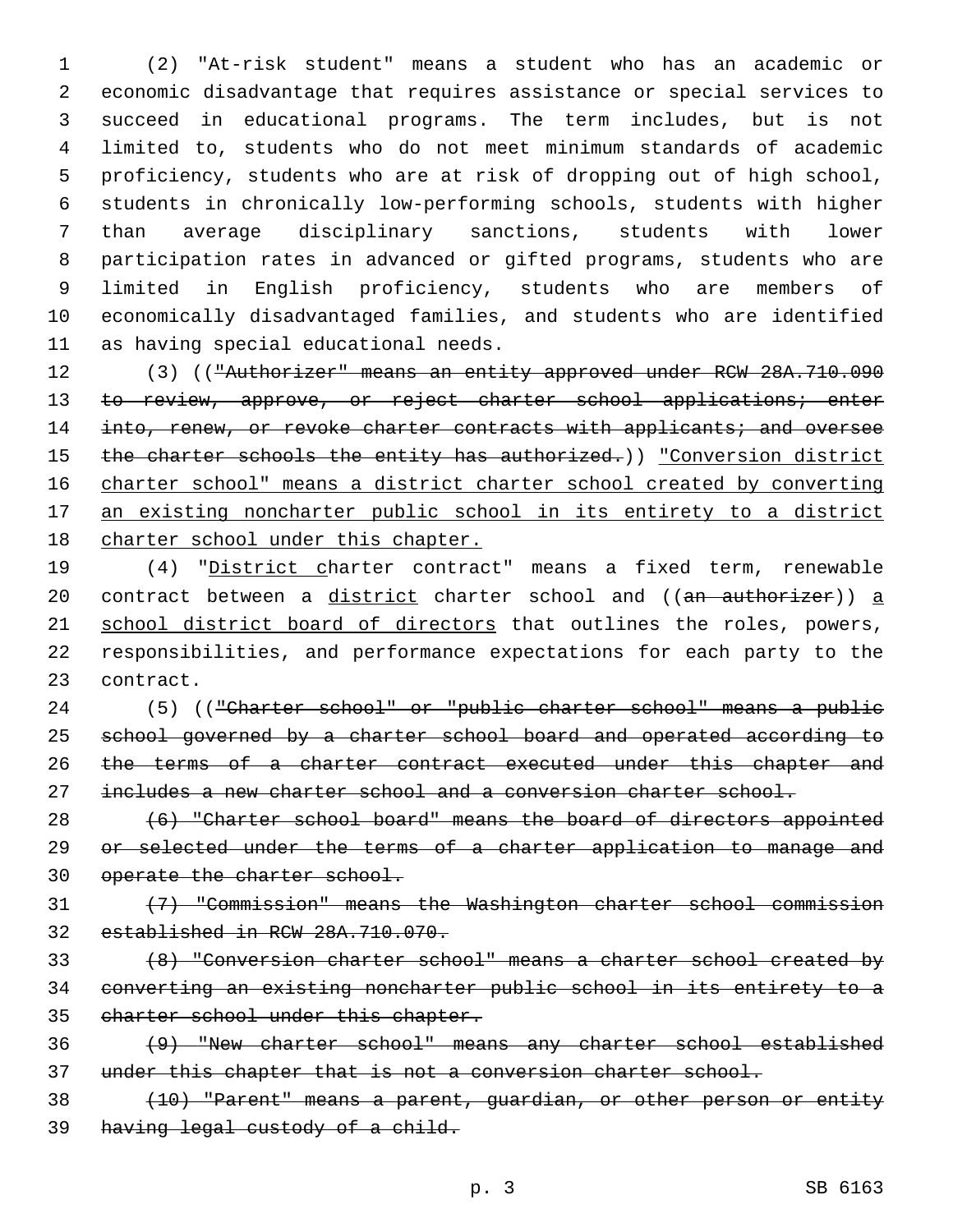(11) "Student" means any child eligible under RCW 28A.225.160 to 2 attend a public school in the state)) "District charter school" means 3 a public school that the local school district board of directors has delegated identified aspects of governance authority to a district 5 charter school board and that is managed by the district charter school board according to the terms of a district charter contract executed under this chapter and includes both a new district charter school and a conversion district charter school.

 (6) "District charter school board" means the board of directors 10 appointed or selected under the terms of a district charter application to manage and operate the district charter school.

 (7) "New district charter school" means any district charter 13 school established under this chapter that is not a conversion district charter school.

 (8) "Parent" means a parent, guardian, or other person or entity 16 having legal custody of a child.

 (9) "Student" means any child eligible under RCW 28A.225.160 to 18 attend a public school in Washington.

 **Sec. 3.** RCW 28A.710.020 and 2013 c 2 s 202 are each amended to read as follows:20

A district charter school established under this chapter:

22 (1) Is a tuition-free public, common school open to all children 23  $((free of charge))$ ;

 (2) Is a public, common school offering any program or course of study that a noncharter public school may offer, including one or 26 more of grades kindergarten through twelve;

27 (3) Is ((governed by a charter school board according to the terms of a renewable, five-year charter contract executed under RCW 29 28A.710.160)) authorized by the local school district board to be managed by a charter school board according to the terms of a renewable, seven-year charter contract executed under the authority of RCW 28A.710.160. The local school district board retains governance authority over the district charter school;

 (4) Is a public school to which parents choose to send their 35 children;

 (5) ((Functions as a local education agency under applicable federal laws and regulations and is responsible for meeting the requirements of local education agencies and public schools under those federal laws and regulations, including but not limited to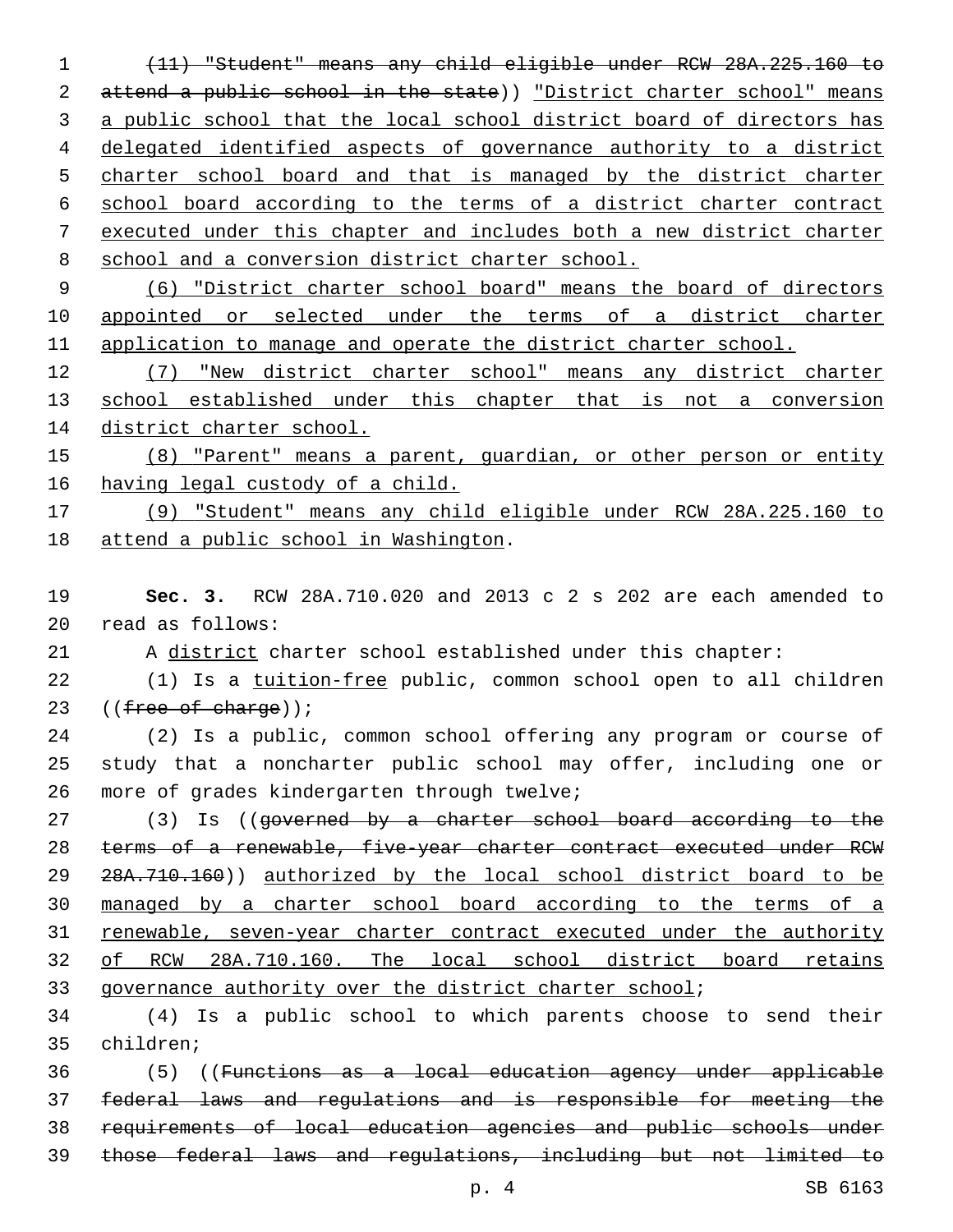compliance with the individuals with disabilities education 2 improvement act (20 U.S.C. Sec. 1401 et seq.), the federal educational rights and privacy act (20 U.S.C. Sec. 1232g), and the elementary and secondary education act (20 U.S.C. Sec. 6301 et  $seq.$ )) Must be located within the district boundaries of the local school district board that has authorized it; and (6) May be granted flexibility by the local school district board in the following five areas and other operational and instructional 9 areas to the extent allowed by this chapter: (a) Length of school day, including total number of instructional hours provided; (b) Length of school year, including total number of 13 instructional days provided to students; (c) Human resources-related issues, including professional development, staffing levels, and the hiring and firing of the 16 district charter school employees except that due process protections 17 must be provided as established in this chapter; (d) The curriculum used, with the exception that curriculum and instruction must be free from sectarian or religious influence or 20 control; and (e) Selected budgeting decisions as agreed to in the district charter contract and as allowed under this chapter. **Sec. 4.** RCW 28A.710.030 and 2013 c 2 s 203 are each amended to read as follows:24 25 (1) ((To carry out its duty to manage and operate the charter 26 school and carry out the terms of its charter contract, a)) Subject 27 to the parameters of the authority granted in the district charter contract to the district charter school board by the school district 29 board, the district charter school board may: (a) Hire, manage, and discharge any district charter school employee in accordance with the terms of this chapter and that 32 school's district charter contract; (b) ((Receive and disburse funds for the purposes of the charter 34 school)) Budget and approve expenses for the operation of the district charter school in accordance with the district charter 36 contract; (c) Enter into contracts with any school district, educational service district, or other public or private entity for the provision of real property, equipment, goods, supplies, and services, including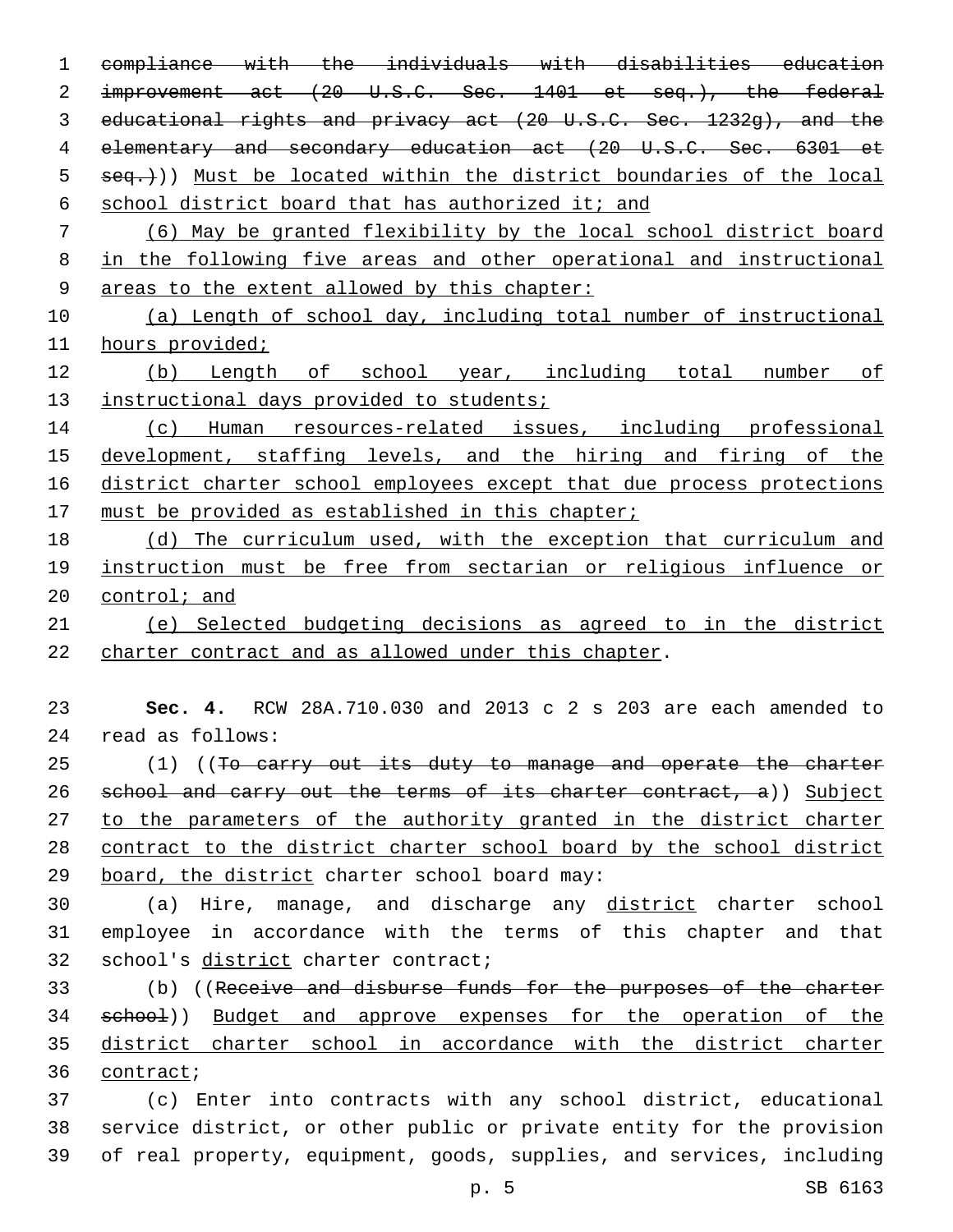1 educational instructional services and including for the management 2 and operation of the district charter school to the same extent as 3 other noncharter public schools, as long as the district charter 4 school board maintains oversight authority over the district charter 5 school. Any contracts entered into by a district charter school board 6 may not exceed the term of the district charter contract or create 7 any current or future obligations for the school district. Contracts 8 for management operation of the district charter school may only be 9 with nonprofit organizations;

10 (d) Rent, lease, purchase, or own real property. All district 11 charter contracts and contracts with other entities must include 12 provisions regarding the disposition of the property if the district 13 charter school fails to open as planned or closes, or if the district 14 charter contract is revoked or not renewed;

15 (e) ((<del>Issue secured and unsecured debt, including pledging,</del> 16 assigning, or encumbering its assets to be used as collateral for 17 loans or extensions of credit to manage cash flow, improve 18 operations, or finance the acquisition of real property or equipment: 19 PROVIDED, That the public charter school may not pledge, assign, or 20 encumber any public funds received or to be received pursuant to RCW 21 28A.710.220. The debt is not a general, special, or moral obligation 22 of the state, the charter school authorizer, the school district in 23 which the charter school is located, or any other political 24 subdivision or agency of the state. Neither the full faith and credit 25 nor the taxing power of the state or any political subdivision or 26 agency of the state may be pledged for the payment of the debt;

 $(f)$ ) Solicit, accept, and administer for the benefit of the 28 district charter school and its students, gifts, grants, and donations from individuals or public or private entities, excluding 30 from sectarian or religious organizations. Any funds received by a district charter school board must be maintained for the district charter school with separate accounting by the school district. District charter schools may not accept any gifts or donations the conditions of which violate this chapter or other state laws; and

 (((g) Issue diplomas to students who meet state high school graduation requirements established under RCW 28A.230.090. A charter school board may establish additional graduation requirements)) (f) If granted the authority by the school district board, issue diplomas to students who meet state high school graduation requirements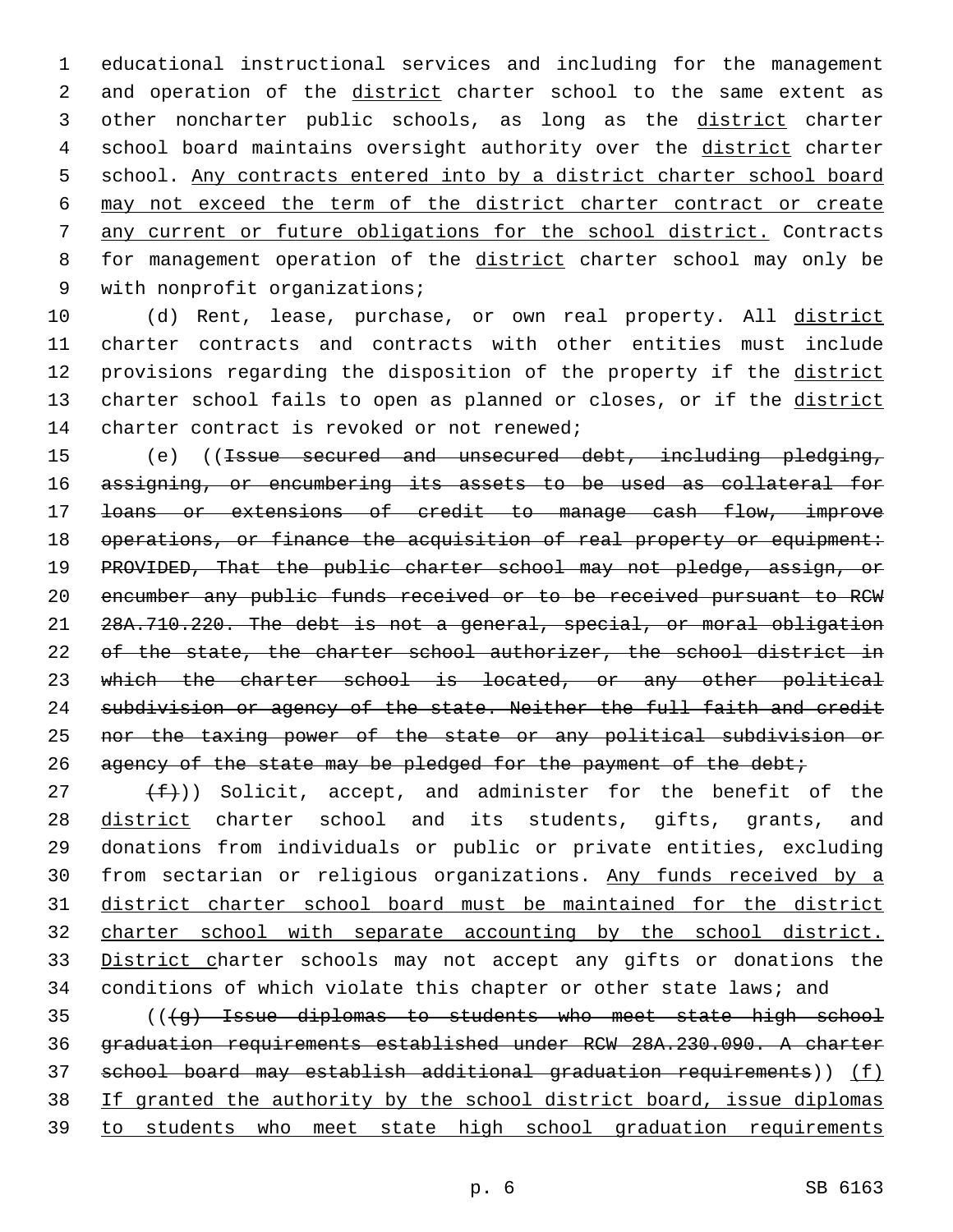established under RCW 28A.230.090. A district charter school board 2 may establish additional graduation requirements.

 (2) A district charter school board may not levy taxes or issue 4 ((tax-backed)) bonds. A district charter school board may not acquire 5 property by eminent domain.

 (3) In coordination with the school district board, a district charter school board shall establish a schedule of regular meetings with the school district board. This meeting requirement must include at least one formal public joint meeting each year between the full membership of the school district board and the district charter school board to review and discuss the items required to be included in the annual report as established in RCW 28A.710.100(4). Additional meetings, including staff or board meetings, may be established as 14 deemed appropriate by the school district board.

 **Sec. 5.** RCW 28A.710.040 and 2013 c 2 s 204 are each amended to 16 read as follows:

 (1) A district charter school must operate according to the terms 18 of its district charter contract and the provisions of this chapter. 19 District charter schools must comply with all state statutes and rules applicable to all other public schools, school districts, and school district boards of directors unless the school district board 22 exempts the district charter school from a statute or rule in the school's district charter contract as allowed by this chapter. A 24 school district may not exempt a district charter school from the statutes and rules identified in subsection (2) of this section.

(2) All district charter schools must:26

 (a) Comply with local, state, and federal health, safety, parents' rights, civil rights, and nondiscrimination laws applicable to school districts and to the same extent as school districts, including but not limited to chapter 28A.642 RCW (discrimination prohibition) and chapter 28A.640 RCW (sexual equality);

 (b) With the exception of the number of school days and instructional hour requirements as allowed in the district charter contract, provide basic education, as provided in RCW 28A.150.210, including instruction in the essential academic learning requirements and participate in the statewide student assessment system as 37 developed under RCW 28A.655.070;

 (c) Employ certificated instructional staff as required in RCW 28A.410.025: PROVIDED, That district charter schools may hire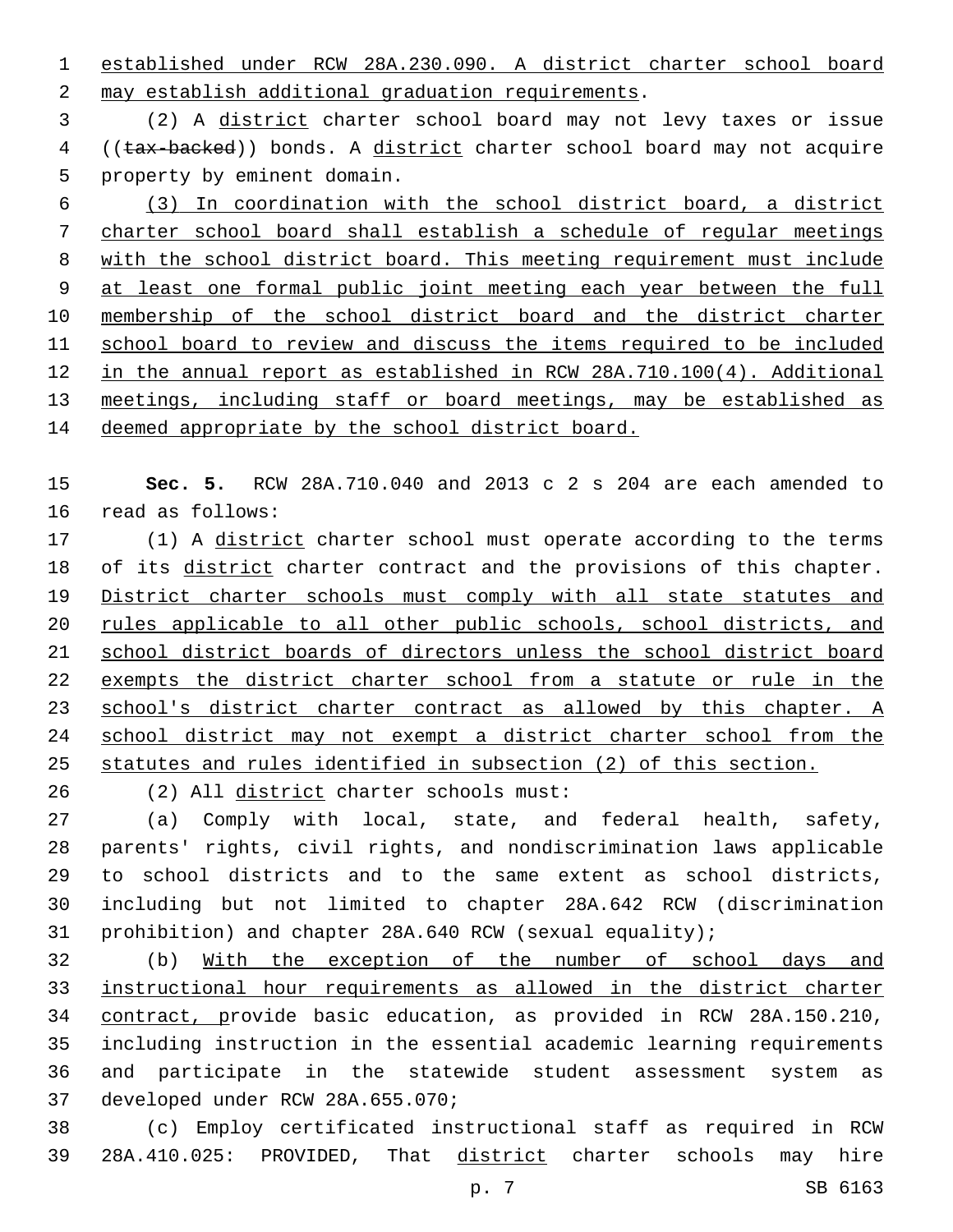noncertificated instructional staff of unusual competence and in exceptional cases as specified in RCW 28A.150.203(7);

 (d) Comply with the employee record check requirements in RCW 28A.400.303;4

 (e) Adhere to ((generally accepted)) school district accounting principles and be subject to financial examinations and audits as 7 determined by the school district and the state ((auditor)), including annual audits for legal and fiscal compliance;

 (f) Comply with the annual performance report under RCW 10 28A.655.110;

 (g) Be subject to the performance improvement goals adopted by the state board of education under RCW 28A.305.130;

 (h) Comply with the open public meetings act in chapter 42.30 RCW 14 and public records requirements in chapter 42.56 RCW; ((and))

15 (i) ((Be subject to and comply with legislation enacted after December 6, 2012, governing the operation and management of charter schools)) Provide timely financial and accounting reporting to the school district so that the school district can comply with state 19 reporting requirements; and

 (j) Use the teacher and principal evaluation systems established under RCW 28A.405.100 to the same extent as other public schools.

22 (3) ((Public charter schools must comply with all state statutes and rules made applicable to the charter school in the school's 24 charter contract and are subject to the specific state statutes and rules identified in subsection (2) of this section. Charter schools 26 are not subject to and are exempt from all other state statutes and rules applicable to school districts and school district boards of directors, for the purpose of allowing flexibility to innovate in areas such as scheduling, personnel, funding, and educational programs in order to improve student outcomes and academic achievement. Charter schools are exempt from all school district policies except policies made applicable in the school's charter 33 eontract.

  $(4)$ )) No district charter school may engage in any sectarian practices in its educational program, admissions or employment 36 policies, or operations.

  $((+5+))$   $(4)$  District charter schools are subject to the supervision of the superintendent of public instruction and the state board of education, including accountability measures, to the same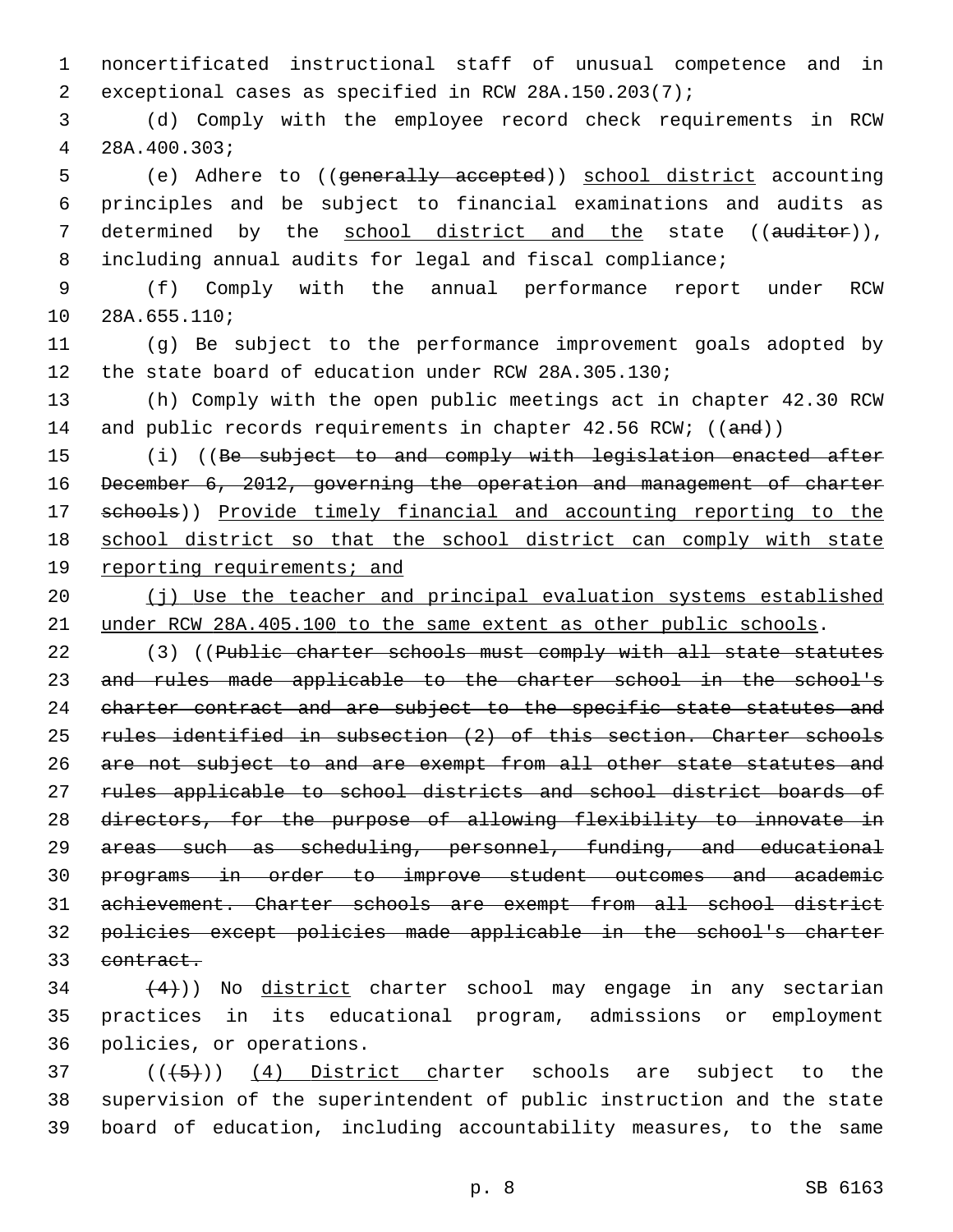extent as other public schools, except as otherwise provided in 2 ((chapter 2, Laws of 2013)) this chapter.

 **Sec. 6.** RCW 28A.710.050 and 2013 c 2 s 205 are each amended to 4 read as follows:

 (1) A district charter school may not limit admission on any basis other than age group, grade level, or capacity of the school 7 and must enroll all students who apply within these bases. A district charter school is open to any student regardless of his or her 9 location of residence.

10 (2) A district charter school may not charge tuition, but may charge fees for participation in optional extracurricular events and activities in the same manner and to the same extent as do other 13 public schools.

14 (3) A conversion district charter school must provide sufficient capacity to enroll all students who wish to remain enrolled in the 16 school after its conversion to a district charter school, and may not displace students enrolled before the chartering process.

 (4) A charter school authorized under prior state law that is 19 reauthorized under the authority of this chapter must provide sufficient capacity and provide priority enrollment to all students who wish to remain enrolled in the school after its reauthorization as a district charter school.

 (5) If capacity is insufficient to enroll all students who apply 24 to a district charter school, the district charter school must select 25 students through a lottery to ensure fairness. However, a district charter school must give an enrollment preference to siblings of 27 already enrolled students.

 $((+5)$  The capacity of a charter school must be determined annually by the charter school board in consultation with the charter authorizer and with consideration of the charter school's ability to facilitate the academic success of its students, achieve the 32 objectives specified in the charter contract, and assure that its student enrollment does not exceed the capacity of its facility. An authorizer may not restrict the number of students a charter school may enroll.)

 (6) The maximum enrollment capacity of a district charter school shall be determined by the local school district board. The initial maximum enrollment capacity approved by the local school district board must be established in the request for proposal as established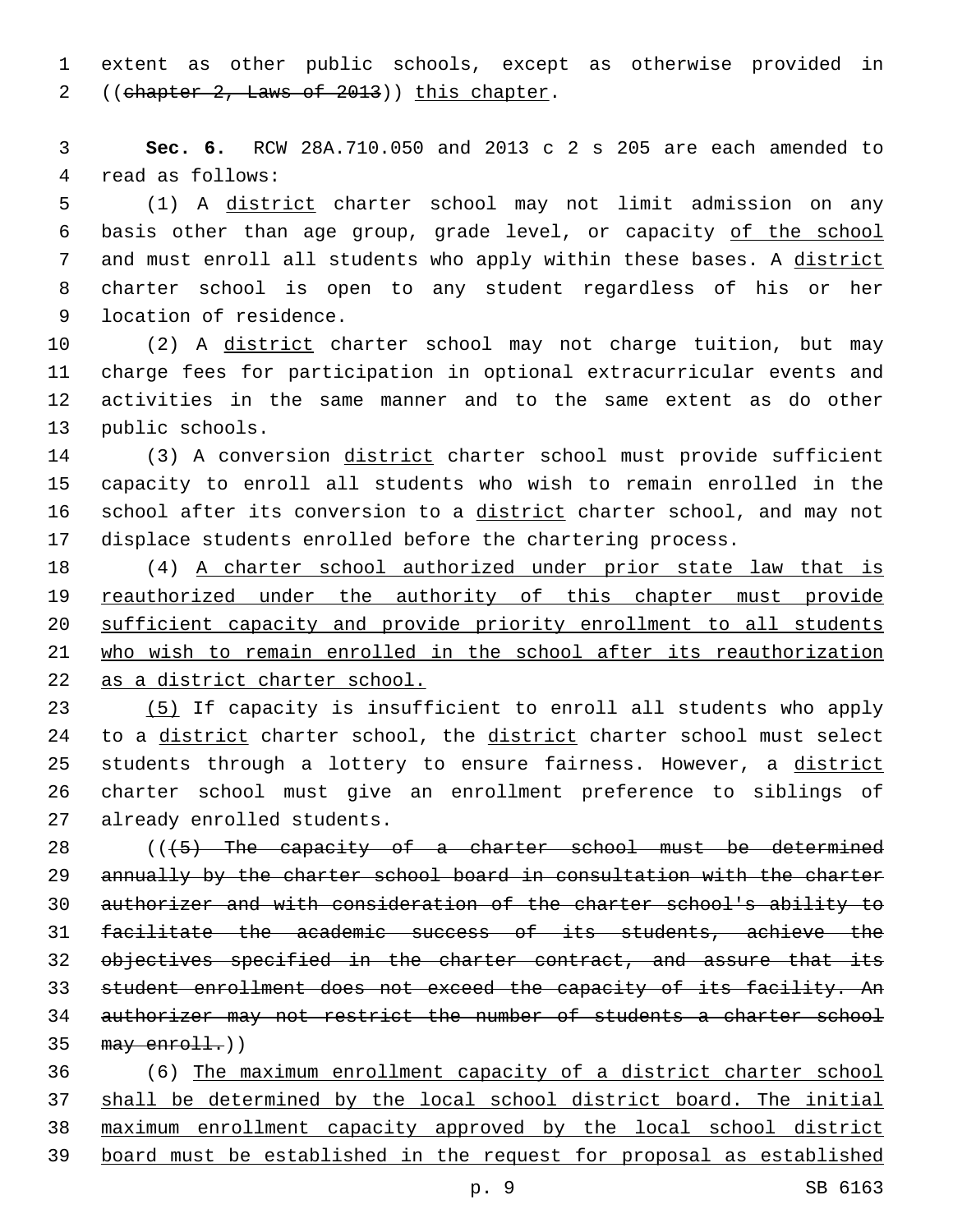in RCW 28A.710.130, but the capacity may be adjusted each year at the request of the district charter school board and with approval of the local school district board. In determining the enrollment capacity, the school district board shall at a minimum take into consideration the district charter school's ability to: Facilitate the academic success of its students; achieve the objectives specified in the district charter contract; and assure that its student enrollment 8 does not exceed the capacity of its facility.

9 (7) Nothing in this section prevents ((formation of)) a school 10 district board from authorizing a district charter school whose mission is to offer a specialized learning environment and services for particular groups of students, such as at-risk students, students with disabilities, or students who pose such severe disciplinary problems that they warrant a specific educational program. Nothing in this section prevents formation of a district charter school organized around a special emphasis, theme, or concept as stated in 17 the school's application and district charter contract.

 **Sec. 7.** RCW 28A.710.060 and 2013 c 2 s 206 are each amended to 19 read as follows:

 (1) School districts must provide information to parents and the general public about district charter schools and any other alternative public schools located within the district as an 23 enrollment option for students.

 (2) If a student who was previously enrolled in a district 25 charter school or charter school in Washington state during the 26 2015-16 school year enrolls in another public school in the state, the student's new school must accept credits earned by the student in the district charter school in the same manner and according to the same criteria that credits are accepted from other public schools.

 (3) A district charter school is eligible for state or district- sponsored interscholastic programs, awards, scholarships, or competitions to the same extent as other public schools.

 NEW SECTION. **Sec. 8.** A new section is added to chapter 28A.710 34 RCW to read as follows:

 (1) School district boards of directors may contract with a private nonprofit entity to operate and manage a district charter school located within the school district's own boundaries. The nonprofit entity shall establish a district charter school board to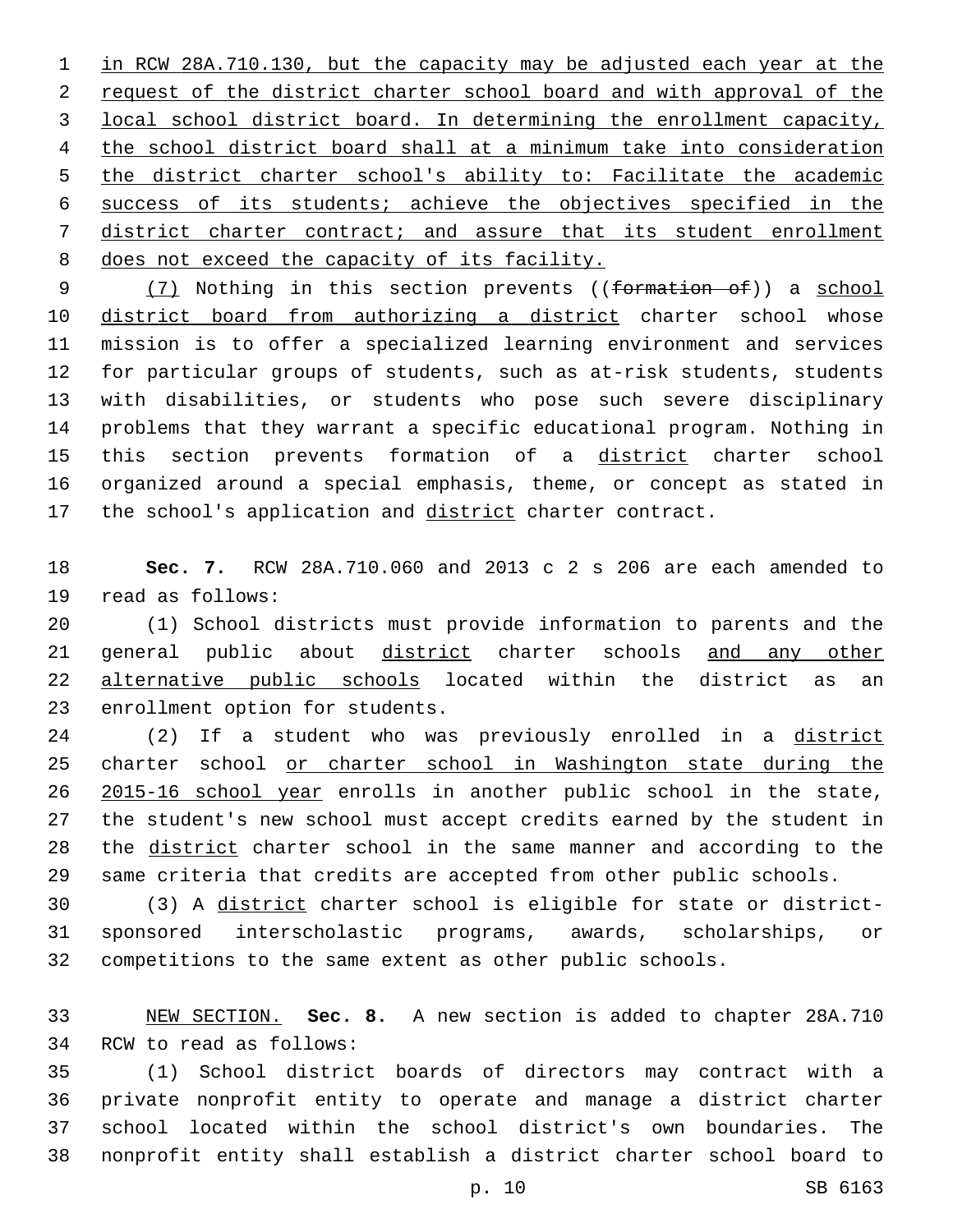1 be responsible for executing the responsibilities delegated to it by 2 the school district board in accordance with the district charter 3 contract.

 (2) A school district board intending to authorize a new district charter school or conversion district charter school must provide written notice by January 1st each year to the office of the superintendent of public instruction and the state board of education of this intent and the number of new district charter schools or conversion district charter schools to be authorized.

10 **Sec. 9.** RCW 28A.710.100 and 2013 c 2 s 210 are each amended to read as follows:11

12 (1) ((Authorizers)) School district boards of directors that 13 choose to authorize district charter schools are responsible for:

14 (a) Soliciting and evaluating charter applications;

15 (b) Approving quality district charter applications that meet 16 identified educational needs and promote a diversity of educational 17 choices;

18 (c) Denying weak or inadequate charter applications;

19 (d) Negotiating and executing sound district charter contracts 20 with each authorized district charter school;

21 (e) Monitoring, in accordance with district charter contract 22 terms, the performance and legal compliance of district charter 23 schools including, without limitation, education and academic 24 performance goals and student achievement; and

25 (f) Determining whether each district charter contract merits 26 renewal, nonrenewal, or revocation.

27 (2) ((An authorizer)) A school district board may delegate its 28 responsibilities under this section to ((employees or contractors)) 29 the district superintendent or superintendent's designee.

30 (3) All ((authorizers)) school district boards intending to 31 authorize district charter schools must develop and follow district 32 chartering policies and practices that are consistent with the 33 principles and standards for quality district charter authorizing 34 developed by the national association of charter school authorizers 35 in at least the following areas, but only to the extent that those 36 principles and standards are not in conflict with the provisions of 37 this chapter:

38 (a) Organizational capacity and infrastructure;

39 (b) Soliciting and evaluating charter applications;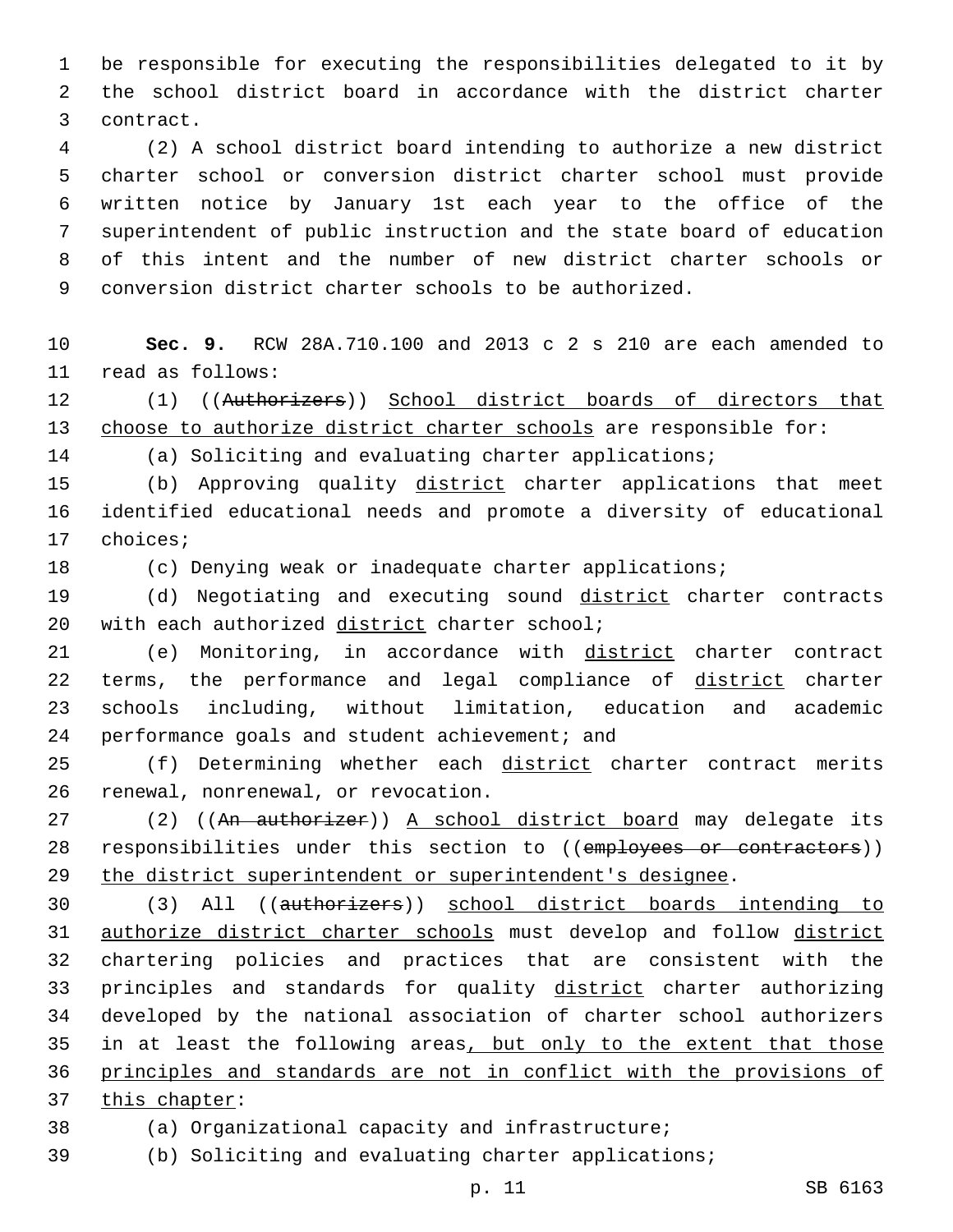(c) Performance contracting;1

- 2 (d) Ongoing district charter school oversight and evaluation; and
- 

(e) Charter renewal decision making.3

4 (4) Each ((authorizer)) district charter school board must submit 5 an annual report to the ((state board of education, according to a 6 timeline, content, and format specified by the)) local school 7 district board, which at a minimum includes:

- 8 (a) The ((authorizer's strategic vision for chartering and
	- 9 progress toward achieving that vision;

10 (b) The academic and financial performance of all operating 11 charter schools overseen by the authorizer, including the progress of 12 the charter schools based on the authorizer's performance framework;

13 (c) The status of the authorizer's charter school portfolio, 14 identifying all charter schools in each of the following categories: 15 Approved but not yet open, operating, renewed, transferred, revoked, 16 not renewed, voluntarily closed, or never opened;

17 (d) The authorizer's)) district charter school's progress towards 18 achieving the school district board's strategic vision for 19 chartering;

20 (b) The academic and financial performance of the district 21 charter school overseen by the district charter school board, 22 including the progress of the district charter school based on the 23 school district board's performance framework; and

24 (c) The district charter school board's operating costs and 25 expenses detailed in annual audited financial statements that conform 26 with generally accepted accounting principles( $(i \rightarrow$ and

27 (e) The services purchased from the authorizer by the charter 28 schools under its jurisdiction under RCW 28A.710.110, including an 29 itemized accounting of the actual costs of these services)).

 (5) Neither ((an authorizer, individuals who comprise the membership of an authorizer in their official capacity, nor the employees of an authorizer)) a school district board, school district board members in their official capacity, nor the employees of a 34 school district board are liable for acts or omissions of a district 35 charter school they authorize.

36 (6) No ((employee, trustee, agent, or representative of an 37 authorizer may simultaneously serve as an employee, trustee, agent, 38 representative, vendor, or contractor of a charter school under the 39 jurisdiction of that authorizer) superintendent or representative of 40 the local school district board may receive compensation or payment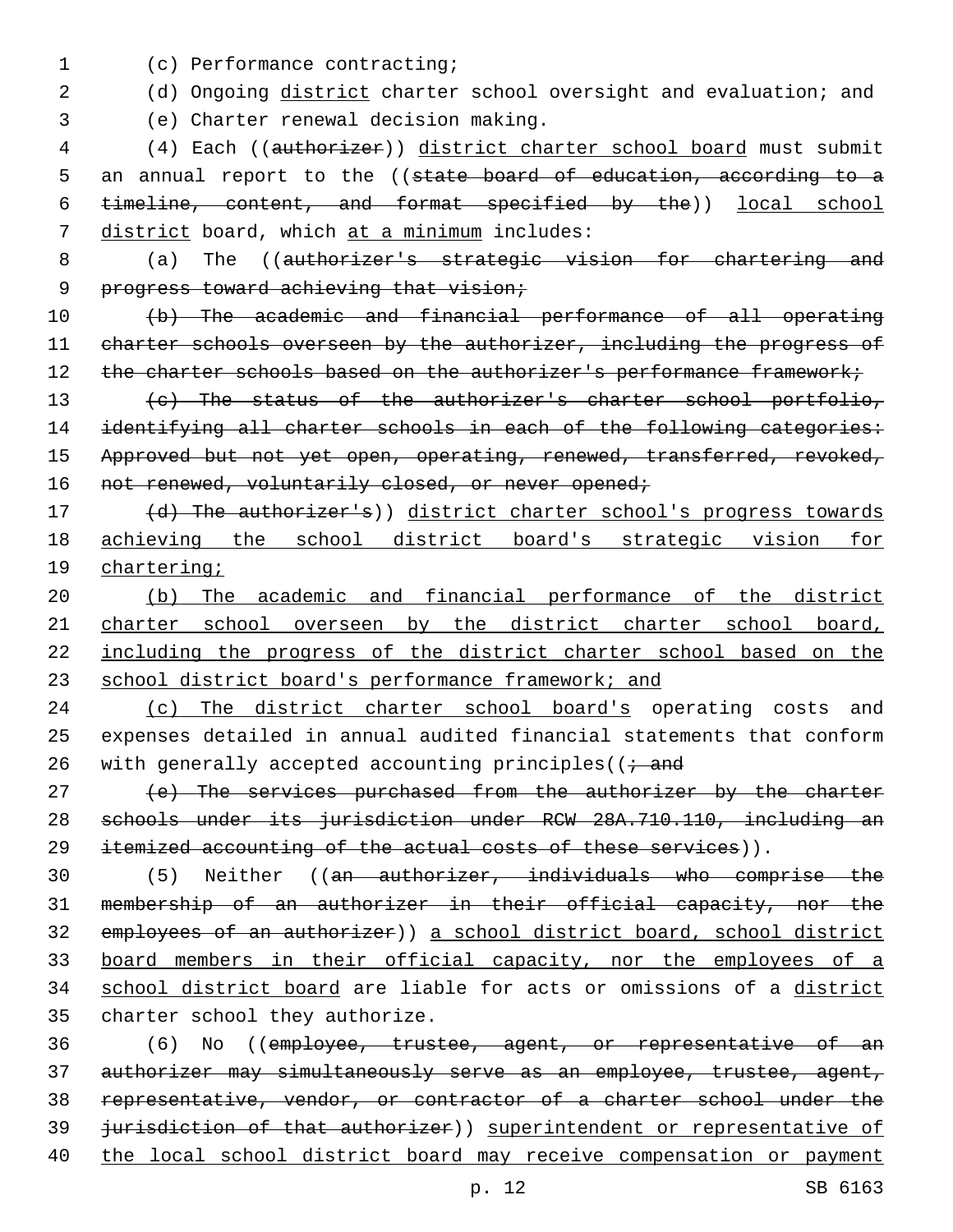| 1  | from the district charter school board or receive a payment of any       |
|----|--------------------------------------------------------------------------|
| 2  | kind as an incentive to increase student enrollment in the district      |
| 3  | charter school.                                                          |
| 4  | No school district board may authorize a district charter<br>(7)         |
| 5  | school to operate outside of its own district boundaries.                |
|    |                                                                          |
| 6  | RCW 28A.710.130 and 2013 c 2 s 213 are each amended to<br>Sec. 10.       |
| 7  | read as follows:                                                         |
| 8  | $(1)$ ( $(\overline{a})$ Each authorizer must annually issue and broadly |
| 9  | publicize a request for proposals for charter school applicants by       |
| 10 | the date established by the state board of education under RCW           |
| 11 | 28A.710.140.                                                             |
| 12 | (b) Each authorizer's request for proposals must:                        |
| 13 | (i) Present the authorizer's strategic vision for chartering,            |
| 14 | including a clear statement of any preferences the authorizer wishes     |
| 15 | to grant to applications that employ proven methods for educating at-    |
| 16 | risk students or students with special needs;                            |
| 17 | (ii) Include or otherwise direct applicants to the performance           |
| 18 | framework that the authorizer has developed for charter school           |
| 19 | oversight and evaluation in accordance with RCW 28A.710.170;             |
| 20 | (iii) Provide the criteria that will quide the authorizer's              |
| 21 | decision to approve or deny a charter application; and                   |
| 22 | (iv) State clear, appropriately detailed questions as well as            |
| 23 | quidelines concerning the format and content essential for applicants    |
| 24 | to demonstrate the capacities necessary to establish and operate a       |
| 25 | successful charter school)) Except as allowed under subsection (6) of    |
| 26 | this section, if a school district board intends to authorize a          |
| 27 | district charter school, the request for proposals must:                 |
| 28 | (a) Present the school district board's strategic vision for             |
| 29 | chartering, including a clear statement of any preferences the school    |
| 30 | district board wishes to grant to applications that employ proven        |
| 31 | methods for educating at-risk students or students with special          |
| 32 | needs;                                                                   |
| 33 | (b) Include or otherwise direct applicants to the performance            |
| 34 | framework that the school district board has developed for district      |
| 35 | charter school oversight and evaluation in accordance with RCW           |
| 36 | 28A.710.170;                                                             |
| 37 | (c) Provide the criteria that will guide the school district             |
| 38 | board's decision to approve or deny a district charter application;      |
|    |                                                                          |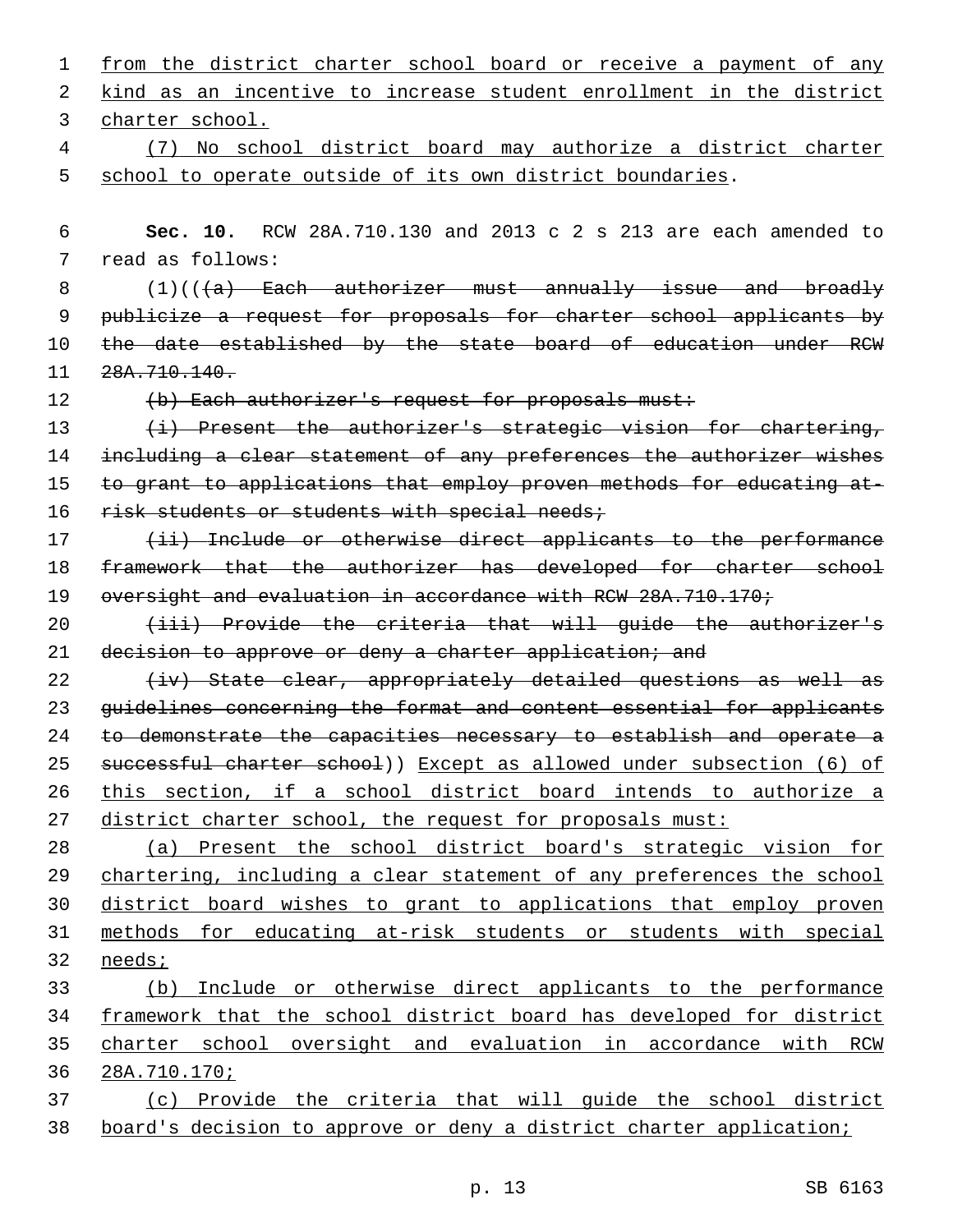1 (d) State clear, appropriately detailed questions as well as 2 guidelines concerning the format and content essential for applicants 3 to demonstrate the capacities necessary to establish and operate a 4 successful district charter school; 5 (e) Include the preference for geographic location of the school 6 if there is a preference; 7 (f) Establish the initial maximum enrollment capacity of the 8 district charter school; 9 (g) Provide a clear statement of the degree of flexibility, if 10 any, that is to be granted to the district charter school in each of 11 the five areas listed in RCW 28A.710.020(5); and 12 (h) Provide a clear description of any other preferences or 13 restrictions as determined by the local school board that the 14 district charter school must be bound to. 15 (2) Except as allowed under subsection (6) of this section, a 16 district charter school application must provide or describe 17 thoroughly all of the following elements of the proposed school plan: 18 (a) An executive summary; 19 (b) The mission and vision of the proposed district charter 20 school, including identification of the targeted student population 21 and the community the school hopes to serve; 22 (c) The location or geographic area proposed for the district 23 charter school ((and the school district within which the school will 24 be located)); 25 (d) The grades to be served each year for the full term of the 26 district charter contract; 27 (e) Minimum, planned, and maximum enrollment per grade per year 28 for the term of the district charter contract; 29 (f) Evidence of need and parent and community support for the 30 proposed district charter school; 31 (g) Background information on the proposed founding ((governing)) 32 district charter school board members and, if identified, the 33 proposed district charter school leadership and management team; 34 (h) The district charter school's proposed calendar and sample 35 daily schedule; 36 (i) A description of the academic program aligned with state 37 standards; 38 (j) A description of the district charter school's proposed 39 instructional design, including the type of learning environment; 40 class size and structure; curriculum overview; and teaching methods;

p. 14 SB 6163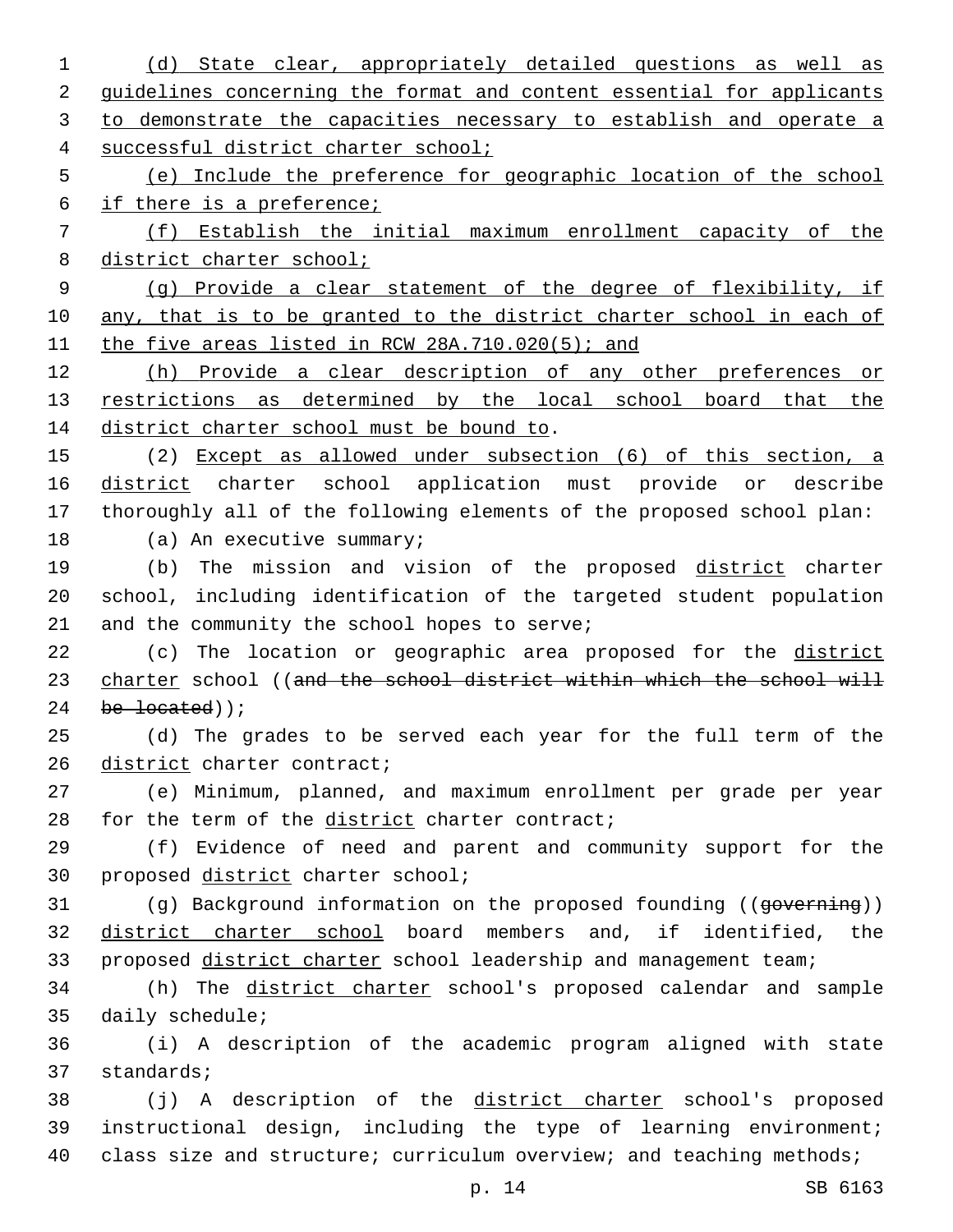1 (k) Evidence that the educational program is based on proven 2 methods;

3 (l) The district charter school's plan for using internal and 4 external assessments to measure and report student progress on the 5 performance framework developed by the ((authorizer)) school district board in accordance with RCW 28A.710.170;6

 (m) The district charter school's plans for identifying, successfully serving, and complying with applicable laws and regulations regarding students with disabilities, students who are limited English proficient, students who are struggling academically, 11 and highly capable students;

12 (n) A description of cocurricular or extracurricular programs and 13 how they will be funded and delivered;

14 (o) Plans and timelines for student recruitment and enrollment, 15 including targeted plans for recruiting at-risk students and 16 including lottery procedures;

17 (p) The district charter school's student discipline policies, 18 including for special education students;

19 (q) An organization chart that clearly presents the district 20 charter school's organizational structure, including lines of 21 authority and reporting between the  $((\text{governing board},))$  local school 22 district board, the district charter school board, district charter 23 school staff, any related bodies such as advisory bodies or parent 24 and teacher councils, and any external organizations that will play a 25 role in managing the district charter school;

26 (r) A clear description of the roles and responsibilities for the 27 ((governing)) district charter school board, the district charter 28 school's leadership and management team, and any other entities shown 29 in the organization chart;

30 (s) A staffing plan for the district charter school's first year 31 and for the term of the district charter contract;

32 (t) Plans for recruiting and developing district charter school 33 leadership and staff;

 (u) The district charter school's leadership and teacher employment policies, including performance evaluation plans and a clear description of the due process protections that are to be provided for the hiring and firing of district charter school 38 employees;

39 (v) Proposed governing bylaws;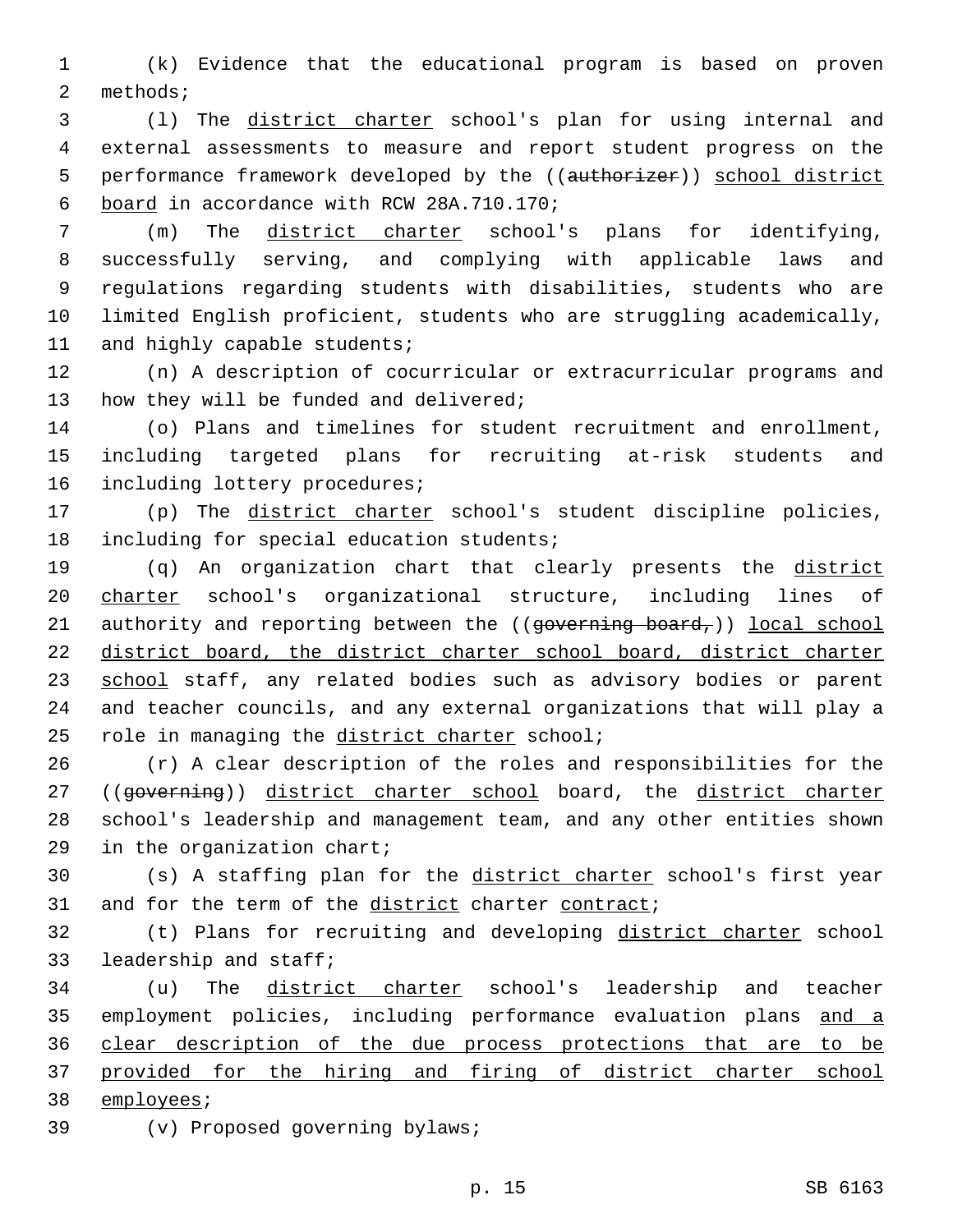1 (w) An explanation of proposed partnership agreement( $(\overline{f + i f + n y}$ )) 2 between a district charter school and its school district focused on 3 facilities, budgets, taking best practices to scale, and other items;

4 (x) Explanations of any other partnerships or contractual 5 relationships central to the district charter school's operations or mission;6

7 (y) Plans for providing transportation, food service, and all 8 other significant operational or ancillary services;

9 (z) Opportunities and expectations for parent involvement;

10 (aa) A detailed district charter school start-up plan, 11 identifying tasks, timelines, and responsible individuals;

12 (bb) A description of the district charter school's financial 13 plan and policies, including financial controls and audit 14 requirements;

15 (cc) A description of the insurance coverage the district charter 16 school will obtain;

17 (dd) Start-up and five-year cash flow projections and budgets 18 with clearly stated assumptions;

19 (ee) Evidence of anticipated fund-raising contributions, if 20 claimed in the application; and

21 (ff) A sound facilities plan, including backup or contingency 22 plans if appropriate.

23 (3) In the case of an application to establish a conversion 24 district charter school, the ((applicant must also demonstrate 25 support for the proposed conversion by a petition signed by a 26 majority of teachers assigned to the school or a petition signed by a 27 majority of parents of students in the school.

 $(4)$ )) school district board shall establish additional application materials that document community and staff support for the proposal to convert the existing public school to a district charter school.

32 (4) Except as allowed under subsection (6) of this section, in 33 the case of an application where the proposed district charter school 34 intends to contract with a nonprofit education service provider for 35 substantial educational services, management services, or both, the 36 applicant must:

37 (a) Provide evidence of the nonprofit education service 38 provider's success in serving student populations similar to the 39 targeted population, including demonstrated academic achievement as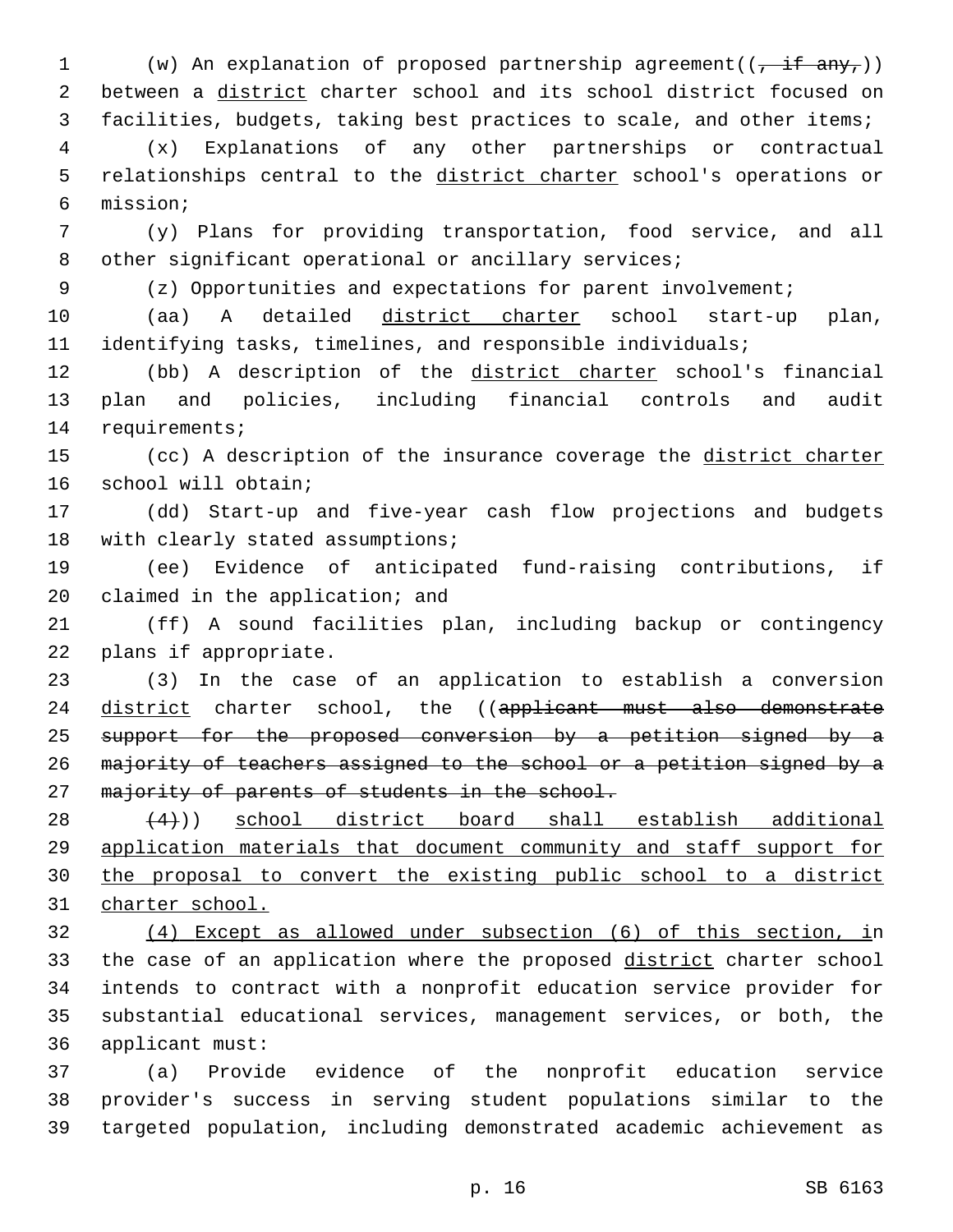well as successful management of nonacademic school functions if 2 applicable;

 (b) Provide a term sheet setting forth the proposed duration of 4 the service contract; roles and responsibilities of the ((governing)) 5 district charter school board, the district charter school staff, and the service provider; scope of services and resources to be provided by the service provider; performance evaluation measures and timelines; compensation structure, including clear identification of all fees to be paid to the service provider; methods of contract oversight and enforcement; investment disclosure; and conditions for 11 renewal and termination of the contract; and

 (c) Disclose and explain any existing or potential conflicts of 13 interest between the district charter school board and proposed service provider or any affiliated business entities.

 (5) Except as allowed under subsection (6) of this section, in the case of an application from an applicant that operates one or more schools in any state or nation, the applicant must provide evidence of past performance, including evidence of the applicant's success in serving at-risk students, and capacity for growth.

20 (6) ((Applicants may submit a proposal for a particular public 21 charter school to no more than one authorizer at a time)) In the case that a charter school previously approved under prior state law intends to submit an application to establish a district charter 24 school under this chapter, the school district board of directors may develop and use an abbreviated application process that uses an updated version of the school's previous charter application.

 **Sec. 11.** RCW 28A.710.140 and 2013 c 2 s 214 are each amended to read as follows:28

 (1) ((The state board of education must establish an annual statewide timeline for charter application submission and approval or denial, which must be followed by all authorizers.

 $(2)$  (2))) In reviewing and evaluating district charter applications, ((authorizers)) school district boards shall employ procedures, practices, and criteria consistent with nationally recognized 35 principles and standards for quality charter authorizing( $(-$  Authorizers)) but only to the extent that those principles and standards are not in conflict with this chapter. School district 38 boards shall give preference to applications for district charter schools that are designed to enroll and serve at-risk student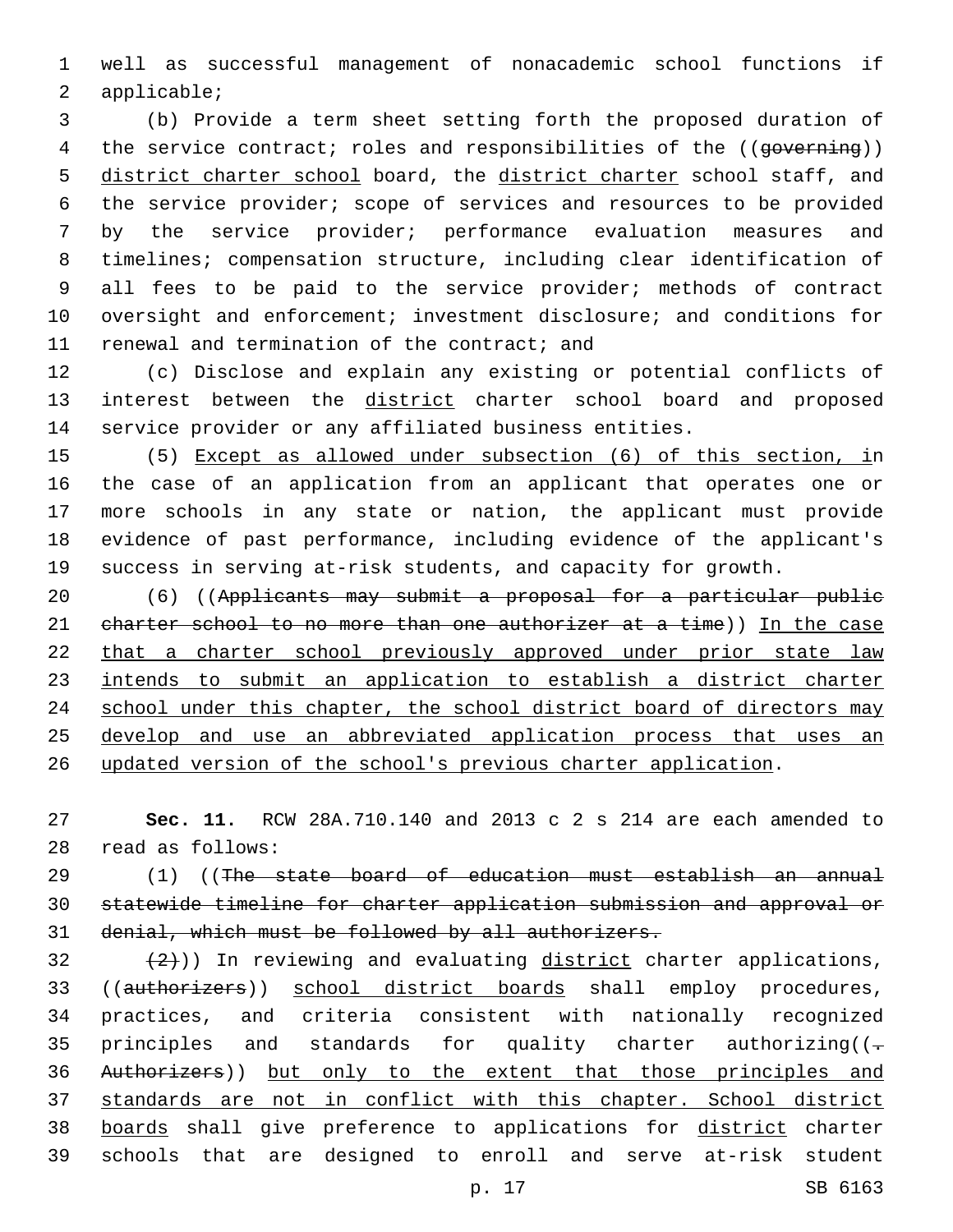populations: PROVIDED, That nothing in this chapter may be construed as intended to limit the establishment of district charter schools to those that serve a substantial portion of at-risk students or to in any manner restrict, limit, or discourage the establishment of district charter schools that enroll and serve other pupil populations under a nonexclusive, nondiscriminatory admissions policy. The application review process must include thorough evaluation of each application, an in-person interview with the applicant group, and an opportunity in a public forum including, without limitation, parents, community members, local residents, and school district board members and staff, to learn about and provide 12 input on each application.

13  $((+3))$   $(2)$  In deciding whether to approve an application, 14 ((authorizers)) school district boards must:

15 (a) Grant district charters only to applicants that have 16 demonstrated competence in each element of the ((authorizer's)) school district board's published approval criteria and are likely to open and operate a successful public district charter school;

 (b) Base decisions on documented evidence collected through the 20 application review process;

21 (c) Follow district charter-granting policies and practices that 22 are transparent and based on merit; and

(d) Avoid any conflicts of interest whether real or apparent.

  $((+4))$   $(3)$  An approval decision may include, if appropriate, 25 reasonable conditions that the district charter applicant must meet 26 before a district charter contract may be executed.

27 (((45) For any denial of an application, the authorizer shall clearly state in writing its reasons for denial. A denied applicant 29 may subsequently reapply to that authorizer or apply to another 30 authorizer in the state.))

 (4) A school district board retains sole authority to deny an application.

 (5) A school district board may not approve more than the greater of one or ten percent of the total number of public schools in the district as district charter schools to be operational in the district at the same time.

 **Sec. 12.** RCW 28A.710.160 and 2013 c 2 s 216 are each amended to read as follows:38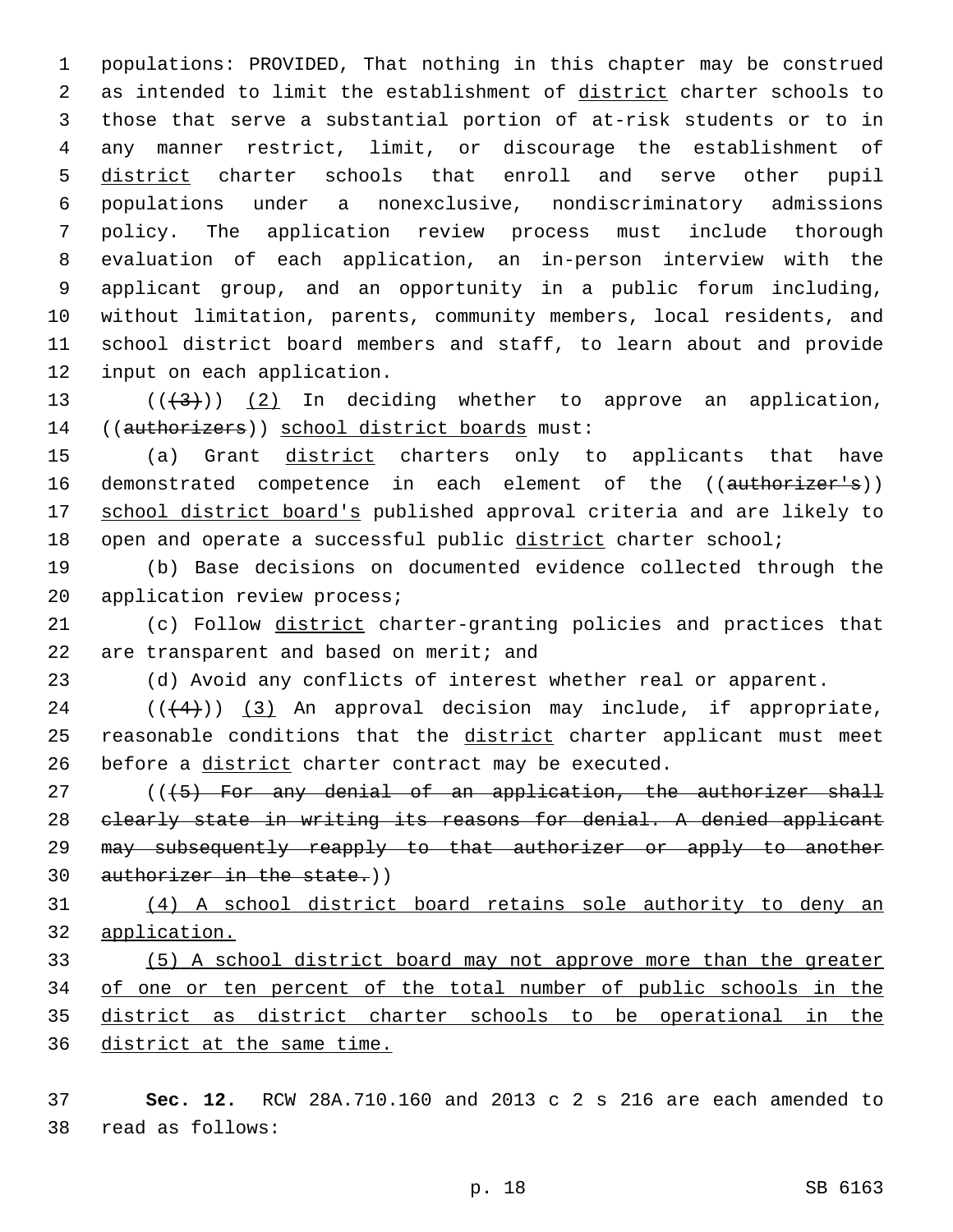(1) The purposes of the district charter application submitted under RCW 28A.710.130 are to present the proposed district charter school's academic and operational vision and plans and to demonstrate 4 and provide the ((authorizer)) school district board a clear basis for the applicant's capacities to execute the proposed vision and plans. An approved district charter application does not serve as the 7 school's district charter contract.

8 (2) Within ninety days of approval of a district charter 9 application, the ((authorizer)) school district board and the 10 ((governing)) district charter school board of the approved district 11 charter school must execute a district charter contract by which, 12 fundamentally, the ((publie)) district charter school agrees to 13 provide educational services that at a minimum meet the required 14 basic education standards in return for an allocation of public funds 15 to be used for such purpose  $((a+1)(x))$  as set forth in this and other 16 applicable statutes and in the district charter contract. The 17 district charter contract must clearly set forth the academic and 18 operational performance expectations and measures by which the 19 district charter school will be judged and the ((administrative)) 20 relationship between the ((authorizer)) school district board and 21 district charter school, including each party's rights and duties. 22 The performance expectations and measures set forth in the district 23 charter contract must include but need not be limited to applicable 24 federal and state accountability requirements. The performance 25 provisions may be refined or amended by mutual agreement after the 26 district charter school is operating and has collected baseline 27 achievement data for its enrolled students.

28 (3) The district charter contract must be signed by the president 29 of the school district board of directors ((if the school district board of directors is the authorizer or the chair of the commission if the commission is the authorizer and by the president of the charter school board. Within ten days of executing a charter contract, the authorizer must submit to the state board of education written notification of the charter contract execution, including a 35 copy of the executed charter contract and any attachments.

36 (4) A charter contract may govern one or more charter schools to 37 the extent approved by the authorizer. A single charter school board 38 may hold one or more charter contracts. However, each charter school 39 that is part of a charter contract must be separate and distinct from 40 any others and, for purposes of calculating the maximum number of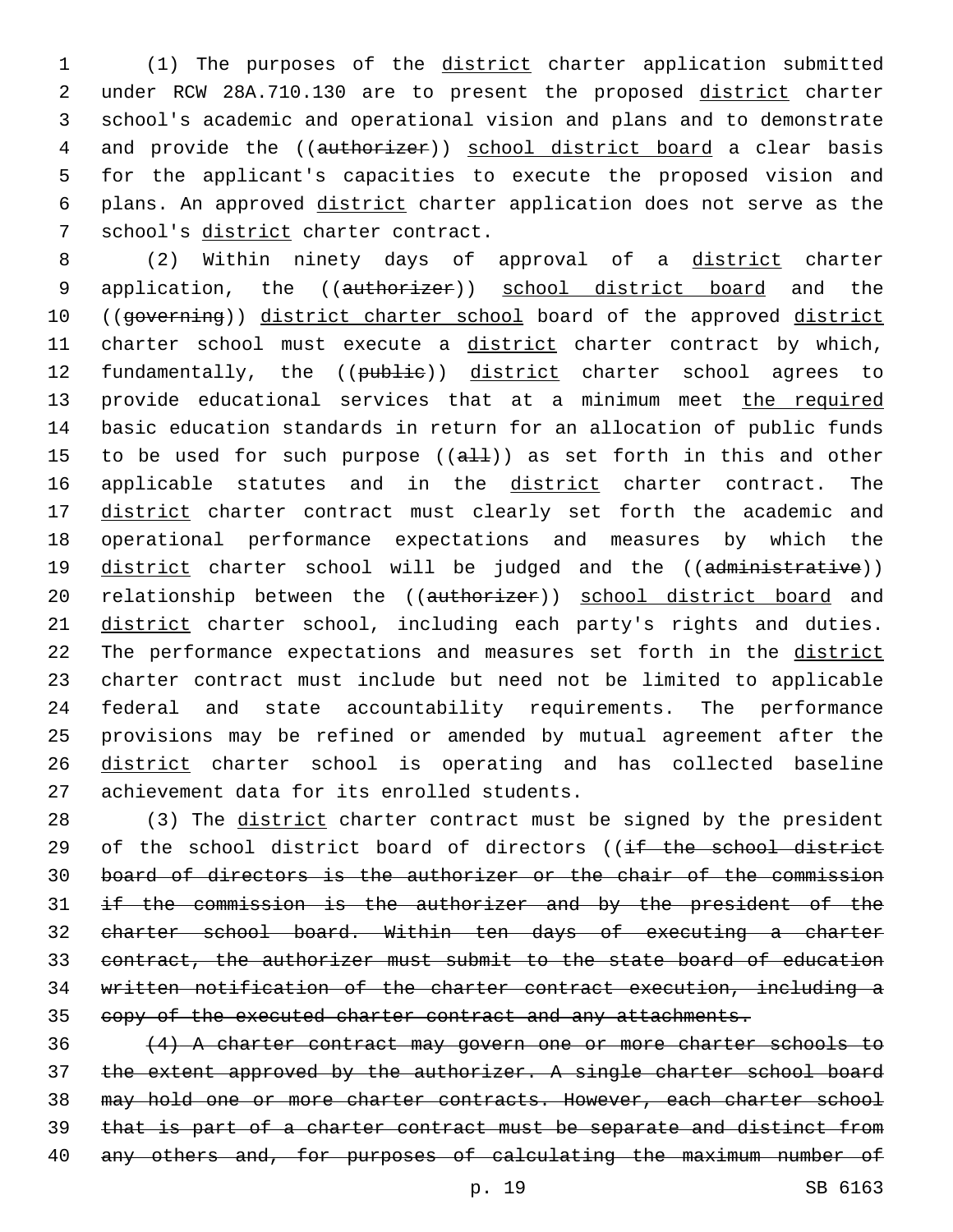1 charter schools that may be established under this chapter, each charter school must be considered a single charter school regardless of how many charter schools are governed under a particular charter contract)) and by the president of the district charter school board 5 or, if the district charter school board has not yet been formed, a person authorized by the applicant to approve contracts.

7 (4) A district charter contract may govern one or more district 8 charter schools to the extent approved by the school district board. 9 A single district charter school board may hold one or more district 10 charter contracts. However, each district charter school that is part 11 of a district charter contract must be separate and distinct from any 12 others.

13 (5) An initial district charter contract must be granted for a 14 term of  $((five))$  seven operating years. The contract term must 15 commence on the district charter school's first day of operation. An 16 approved district charter school may delay its opening for one school 17 year in order to plan and prepare for the school's opening. If the 18 district charter school requires an opening delay of more than one 19 school year, the school must request an extension from ((its 20 authorizer)) the school district board. The ((authorizer)) the school 21 district board may grant or deny the extension depending on the 22 school's circumstances.

23 (6) ((Authorizers)) School district boards may establish 24 ((reasonable)) any preopening or ongoing requirements or conditions 25 to monitor the ((start-up)) progress of ((newly approved)) district 26 charter schools and ensure that they are prepared to open smoothly on 27 the date agreed, and to ensure that each school meets all building, 28 health, safety, insurance, and other legal or district charter 29 contract requirements for school opening and operations.

30 (7) No district charter school may commence operations without a 31 district charter contract executed in accordance with this section.

32 **Sec. 13.** RCW 28A.710.170 and 2013 c 2 s 217 are each amended to 33 read as follows:

34 (1) The performance provisions within a district charter contract 35 must be based on a performance framework that clearly sets forth the 36 academic and operational performance indicators, measures, and 37 metrics that will guide ((an authorizer's)) a school district board's 38 evaluations of each district charter school.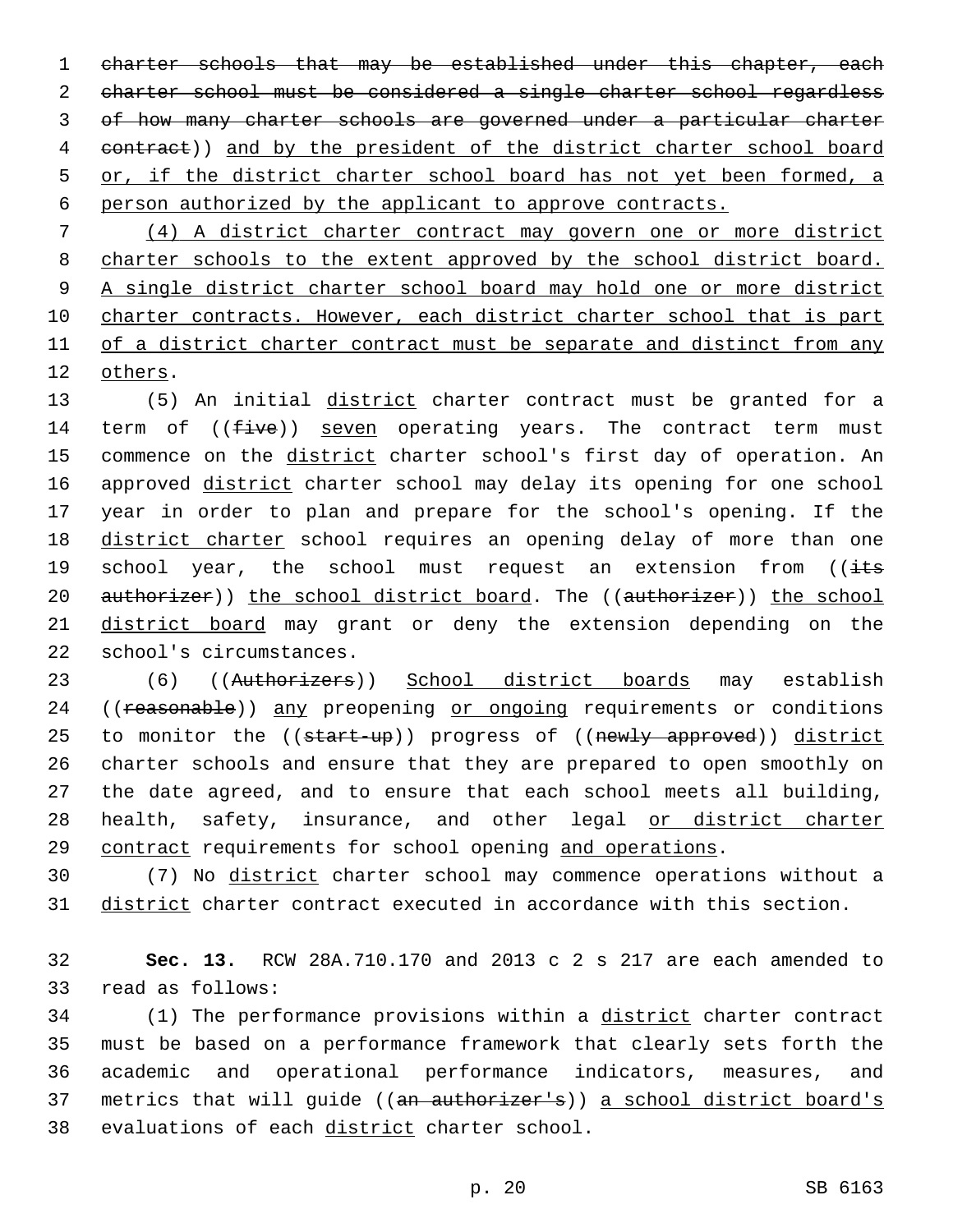- 1 (2) At a minimum, the performance framework must include 2 indicators, measures, and metrics for:
- (a) Student academic proficiency;3
- (b) Student academic growth;4

5 (c) Achievement gaps in both proficiency and growth between major student subgroups;6

7 (d) Attendance;

8 (e) Recurrent enrollment from year to year;

9 (f) Graduation rates and postsecondary readiness, for high 10 schools;

11 (g) Financial performance and sustainability; and

12 (h) District charter school board performance and stewardship, 13 including compliance with all applicable laws, rules, and terms of 14 the district charter contract.

15 (3) Annual performance targets must be set by each district 16 charter school in conjunction with ((its authorizer)) the school 17 district board and must be designed to help each district charter 18 school meet applicable federal, state, and ((authorizer)) school 19 district expectations.

20 (4) The ((authorizer)) school district board and district charter 21 school may also include additional rigorous, valid, and reliable 22 indicators in the performance framework to augment external 23 evaluations of the district charter school's performance.

 (5) The performance framework must require the disaggregation of all student performance data by major student subgroups, including gender, race and ethnicity, poverty status, special education status, English language learner status, and highly capable status.

28 (6) Multiple schools operating under a single district charter 29 contract or overseen by a single district charter school board must 30 report their performance as separate schools, and each district 31 charter school shall be held independently accountable for its 32 performance.

33 **Sec. 14.** RCW 28A.710.180 and 2013 c 2 s 218 are each amended to 34 read as follows:

35 (1) Each ((authorizer)) school district board must continually 36 monitor the performance  $((and))_L$  legal compliance, and financial 37 solvency of the district charter schools it ((oversees)) has 38 authorized, including collecting and analyzing data to support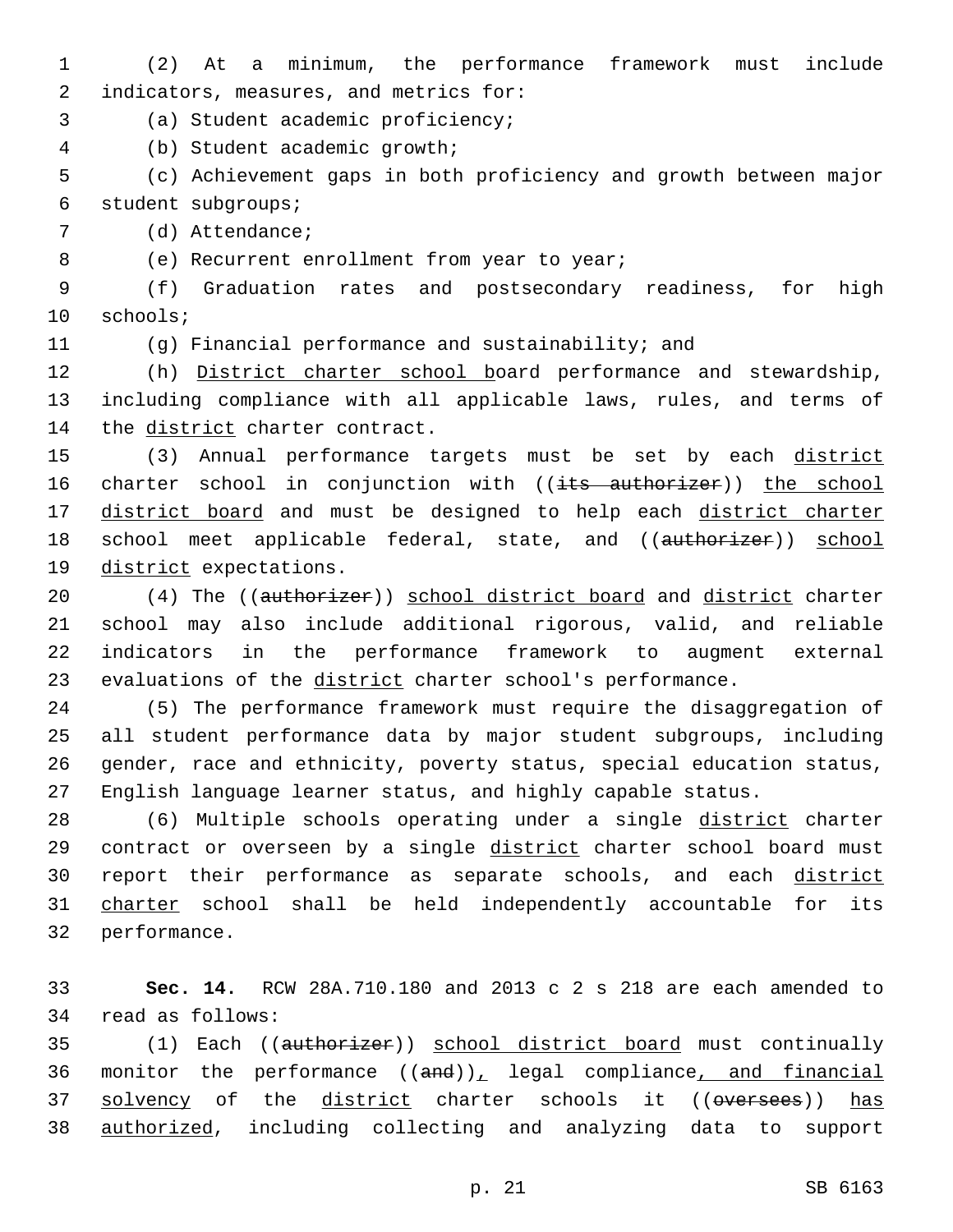1 ongoing evaluation according to the performance framework in the 2 district charter contract.

3 (2) ((An authorizer)) A school district board may conduct or 4 require oversight activities that enable the ((authorizer)) school 5 district board to fulfill its responsibilities under this chapter, 6 including conducting appropriate inquiries and investigations, so 7 long as those activities are consistent with the intent of this 8 chapter, adhere to the terms of the district charter contract, and do 9 not unduly inhibit the ((autonomy granted)) flexibility the school 10 district board has delegated to the district charter schools.

11 (3) In the event that a district charter school's performance 12  $((\theta \cdot \mathbf{r}))$ , legal compliance, or finances appear((s)) unsatisfactory, the 13 ((authorizer)) school district board must promptly notify the 14 district charter school of the perceived problem and provide 15 reasonable opportunity for the school to remedy the problem, unless 16 the problem warrants revocation in which case the revocation 17 procedures under RCW 28A.710.200 apply.

18 (4) ((An authorizer)) A school district board may take appropriate corrective actions or exercise sanctions short of revocation in response to apparent deficiencies in district charter school performance or legal compliance. Such actions or sanctions may include, if warranted, requiring a district charter school to develop and execute a corrective action plan within a specified time frame.

24 **Sec. 15.** RCW 28A.710.190 and 2013 c 2 s 219 are each amended to read as follows:25

26 (1) A district charter contract may be renewed by the 27 ((authorizer)) school district board, at the request of the district 28 charter school, for successive  $((f\text{-}ive-year))$  seven-year terms, 29 although the ((authorizer)) school district board may vary the term 30 based on the performance, demonstrated capacities, and particular 31 circumstances of a district charter school and may grant renewal with 32 specific conditions for necessary improvements to a district charter 33 school.

34 (2) No later than six months before the expiration of a district 35 charter contract, the ((authorizer)) school district board must issue 36 a performance report and district charter contract renewal 37 application guidance to that district charter school. The performance 38 report must summarize the district charter school's performance 39 record to date based on the data required by the district charter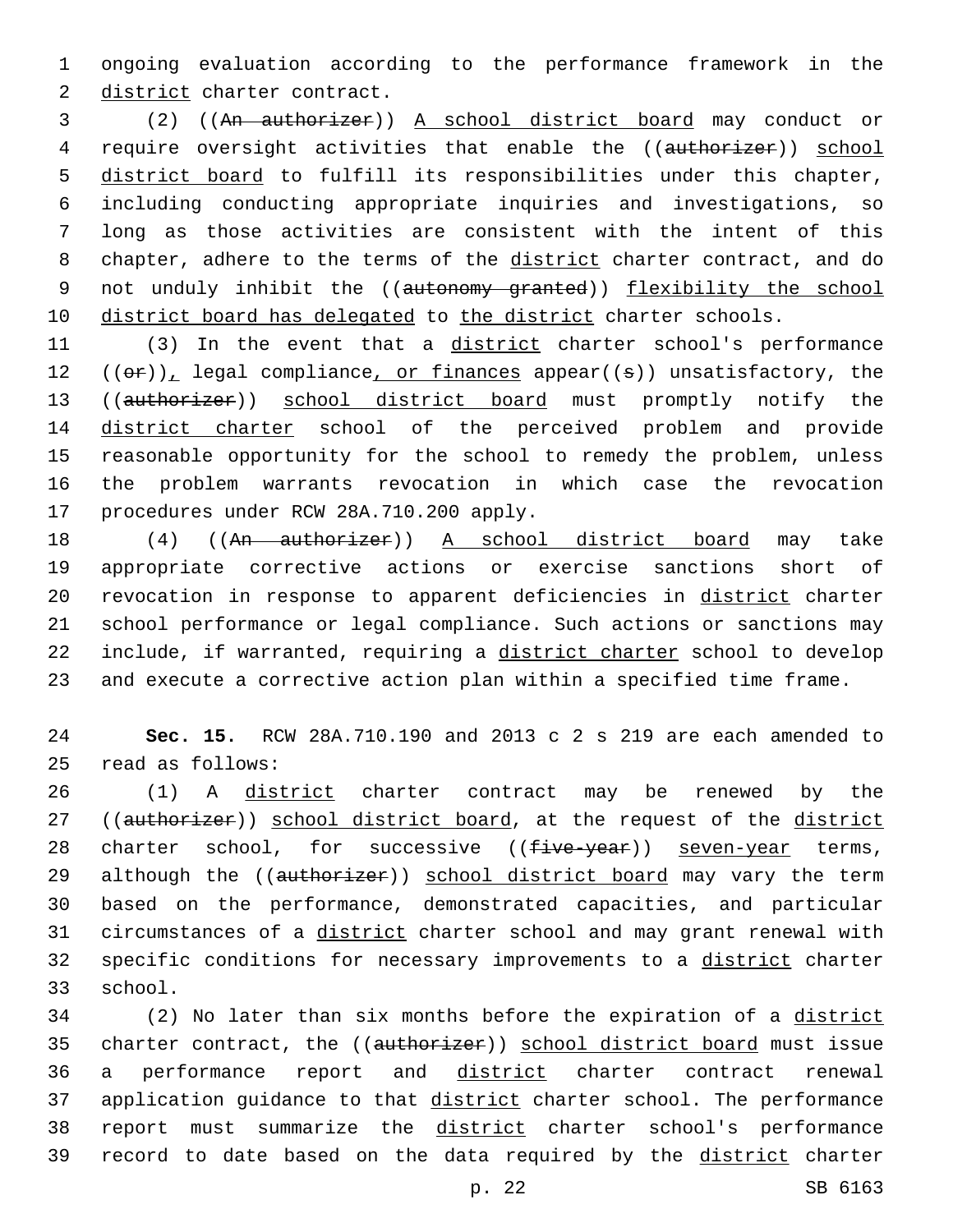1 contract, and must provide notice of any weaknesses or concerns 2 perceived by the ((authorizer)) school district board concerning the 3 district charter school that may jeopardize its position in seeking 4 renewal if not timely rectified. The district charter school has 5 thirty days to respond to the performance report and submit any 6 corrections or clarifications for the report.

7 (3) The renewal application guidance must, at a minimum, provide 8 an opportunity for the district charter school to:

9 (a) Present additional evidence, beyond the data contained in the 10 performance report, supporting its case for district charter contract 11 renewal;

12 (b) Describe improvements undertaken or planned for the school; 13 and

14 (c) Detail the district charter school's plans for the next 15 district charter contract term.

16 (4) The renewal application guidance must include or refer 17 explicitly to the criteria that will guide the ((authorizer's)) 18 school district board's renewal decisions, which shall be based on 19 the performance framework set forth in the district charter contract.

20 (5) In making district charter contract renewal decisions, ((an 21 authorizer)) a school district board must:

22 (a) Ground its decisions in evidence of the district charter 23 school's performance over the term of the district charter contract 24 in accordance with the performance framework set forth in the 25 district charter contract; and

26 (b) Ensure that data used in making renewal decisions are 27 available to the school and the public( $\overline{z}$  and

28 (c) Provide a public report summarizing the evidence basis for  $29$  its decision)).

30 (6) Nothing in this section restricts a school district board 31 from nonrenewal of a district charter school for any reason.

32 **Sec. 16.** RCW 28A.710.200 and 2013 c 2 s 220 are each amended to 33 read as follows:

34 (1) A district charter contract may be revoked without notice and 35 at any time or not renewed if the ((authorizer)) school district 36 board determines that the district charter school did any of the 37 following or otherwise failed to comply with the provisions of this chapter:38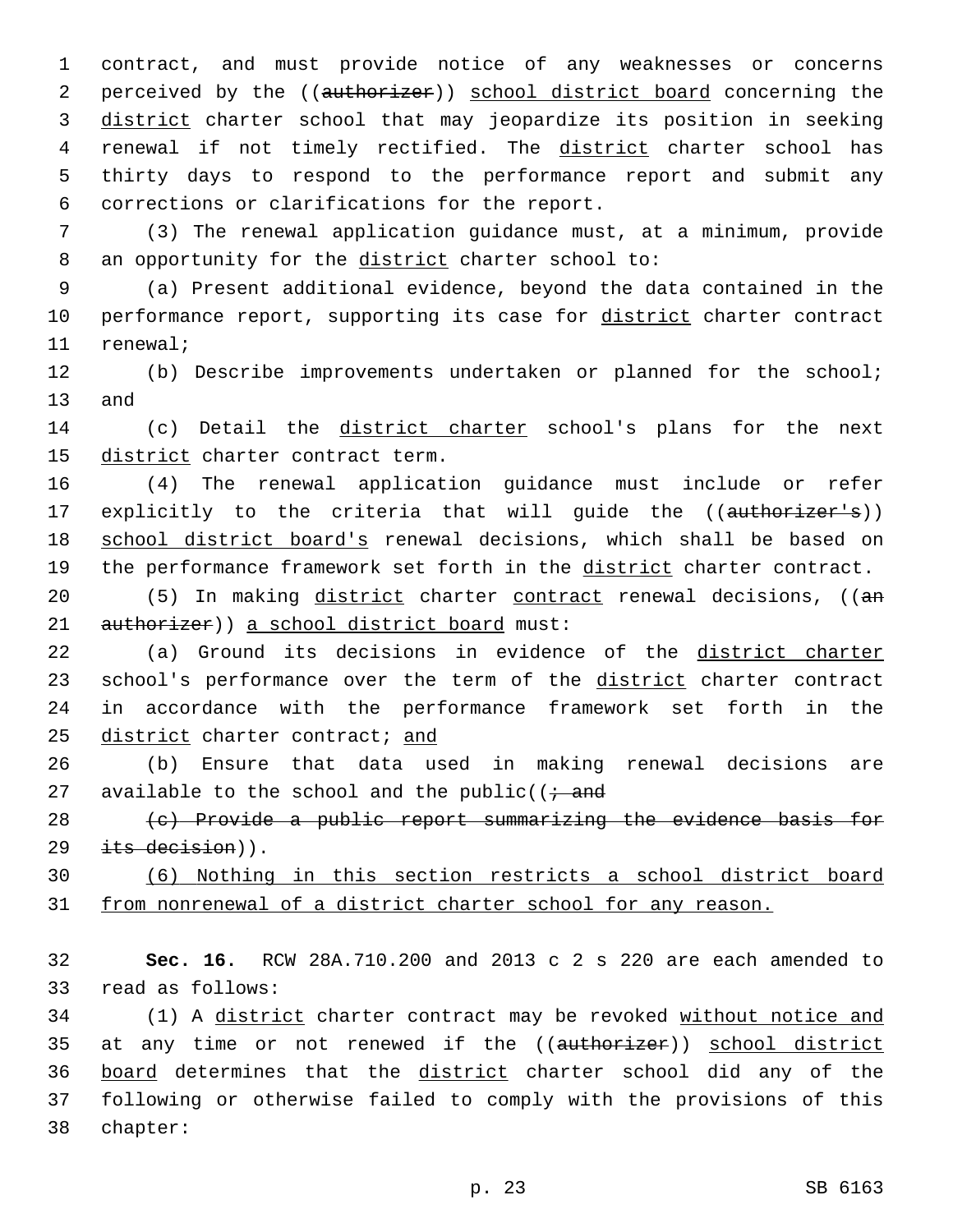1 (a) Committed a material and substantial violation of any of the 2 terms, conditions, standards, or procedures required under this 3 chapter or the district charter contract;

4 (b) Failed to meet or make sufficient progress toward the 5 performance expectations set forth in the district charter contract;

6 (c) Failed to meet generally accepted standards of fiscal 7 management; or

8 (d) Substantially violated any material provision of law from 9 which the district charter school is not exempt.

10 (2) A district charter contract may ((not be renewed if, at the 11 time of the renewal application, the charter school's performance 12 falls in the bottom quartile of schools on the accountability index 13 developed by the state board of education under RCW 28A.657.110, 14 unless the charter school demonstrates exceptional circumstances that 15 the authorizer finds justifiable)) be revoked entirely at the 16 discretion of the school district board but only if notice is 17 provided by September 1st of the year prior to the school year that 18 the revocation is intended to take effect.

19 (3) Each ((authorizer)) school district board that authorizes a 20 district charter school must develop revocation and nonrenewal 21 processes that:

22 (a) Provide the district charter school board with a timely 23 notification of the prospect of and reasons for revocation or 24 nonrenewal;

25 (b) Allow the district charter school board a reasonable amount  $26$  of time in which to prepare a response;

27 (c) Provide the district charter school board with an opportunity to submit documents and give testimony challenging the rationale for closure and in support of the continuation of the district charter school at a recorded public proceeding held for that purpose;

31 (d) ((Allow the charter school board to be represented by counsel 32 and to call witnesses on its behalf; and

33  $(e)$ )) After a reasonable period for deliberation, require a final 34 determination to be made and conveyed in writing to the district 35 charter school board; and

36 (e) Provide a process for liquidation of assets and district 37 financial recovery of outstanding debts.

38  $($   $($   $($   $+4)$  If an authorizer revokes or does not renew a charter, the 39 authorizer must clearly state in a resolution the reasons for the 40 revocation or nonrenewal.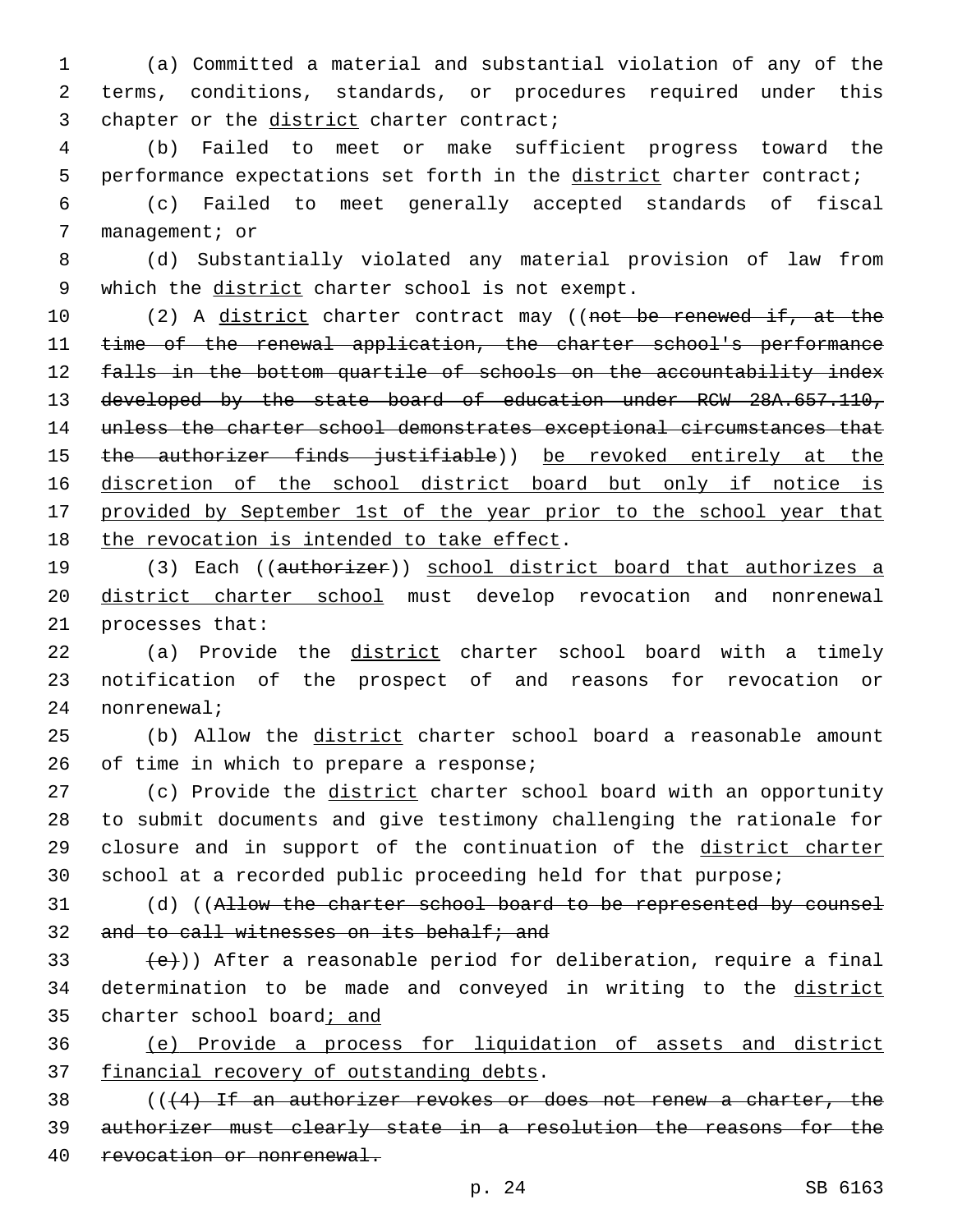(5) Within ten days of taking action to renew, not renew, or revoke a charter contract, an authorizer must submit a report of the action to the applicant and to the state board of education, which must include a copy of the authorizer's resolution setting forth the action taken, the reasons for the decision, and assurances of compliance with the procedural requirements established by the authorizer under this section.))

8 **Sec. 17.** RCW 28A.710.210 and 2013 c 2 s 221 are each amended to 9 read as follows:

10 (1) Before making a decision to not renew or to revoke a district 11 charter contract, ((authorizers)) a school district board must 12 develop a district charter school termination protocol to ensure 13 timely notification to parents, orderly transition of students and 14 student records to new schools, as necessary, and proper disposition 15 of public school funds, property, and assets. The protocol must 16 specify tasks, timelines, and responsible parties, including 17 delineating the respective duties of the district charter school and 18 the ((authorizer)) school district board.

19 (2) In the event that the nonprofit corporation applicant of a 20 district charter school should dissolve for any reason including, 21 without limitation, because of the termination of the district 22 charter contract, the public school funds of the district charter 23 school that have been provided pursuant to RCW 28A.710.220 must be 24 returned to the state or local account from which the public funds 25 originated. ((If the charter school has commingled the funds, the 26 funds must be returned in proportion to the proportion of those funds 27 received by the charter school from the public accounts in the last 28 year preceding the dissolution.)) The dissolution of an applicant 29 nonprofit corporation shall otherwise proceed as provided by law.

30 (3) A district charter contract may not be transferred from one 31 ((authorizer to another or from one)) district charter school 32 applicant to another before the expiration of the district charter 33 contract term except by petition to the ((state)) school district 34 board ((of education)) by the district charter school ((or its 35 authorizer)). The ((state board of education)) school district board 36 must review such petitions on a case-by-case basis and may grant 37 transfer requests in response to special circumstances and evidence 38 that such a transfer would serve the best interests of the district 39 charter school's students.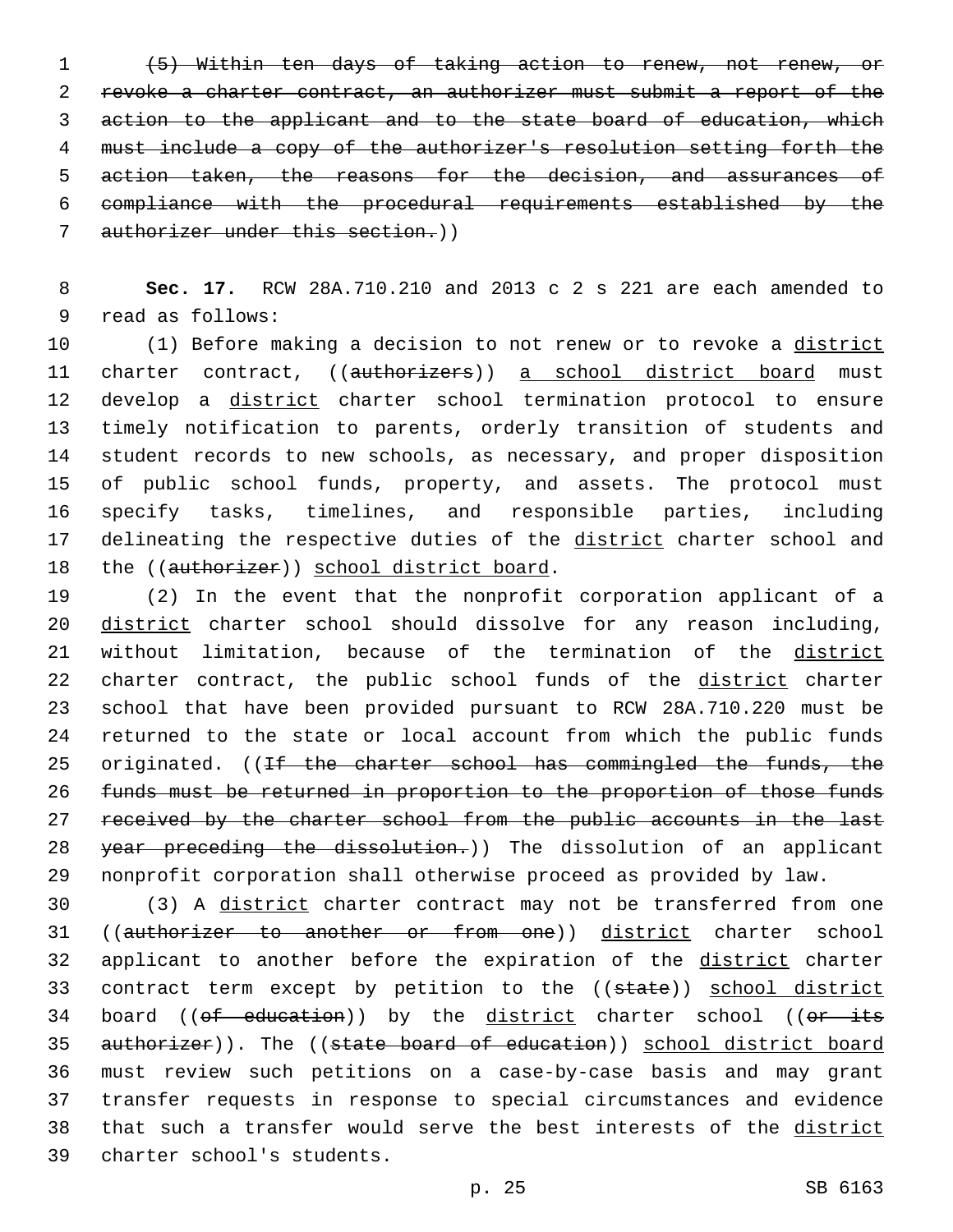1 **Sec. 18.** RCW 28A.710.220 and 2013 c 2 s 222 are each amended to 2 read as follows:

 (1) District charter schools must report student enrollment in the same manner and based on the same definitions of enrolled students and annual average full-time equivalent enrollment as other public schools. District charter schools must comply with applicable reporting requirements to receive state or federal funding that is 8 allocated based on student characteristics.

9 (2) According to the schedule established under RCW 28A.510.250, 10 the superintendent of public instruction shall allocate funding for a 11 district charter school including general apportionment, special 12 education, categorical, and other nonbasic education moneys. 13 Allocations must be based on the ((statewide)) district average staff 14 mix ratio ((of all noncharter public schools from the prior school 15 year)) and the school's ((aetual)) full-time equivalent enrollment. 16 Categorical funding must be allocated to a district charter school 17 based on the same funding criteria used for noncharter public schools 18 and the funds must be expended as provided in the district charter 19 contract. A district charter school is eligible to apply for state 20 grants on the same basis as a school district and must coordinate 21 such application through the school district board.

22 (3) Allocations for pupil transportation must be calculated on a 23 per student basis based on the allocation for the previous school 24 year ((to the school district in which the charter school is 25 located)). A district charter school may enter into a contract with a 26 school district or other public or private entity to provide 27 transportation for the students of the district charter school.

28 (4) Amounts payable to a district charter school by the office of 29 the superintendent of public instruction and the school district 30 under this section in the district charter school's first year of 31 operation must be based on the projections of first-year student 32 enrollment established in the district charter contract. The office 33 of the superintendent of public instruction must reconcile the 34 amounts paid in the first year of operation to the amounts that would 35 have been paid based on actual student enrollment and make 36 adjustments to the district charter school's allocations over the 37 course of the second year of operation. The district's apportionment 38 payments must be adjusted by the office of the superintendent of 39 public instruction to ensure the state's recovery of the funds.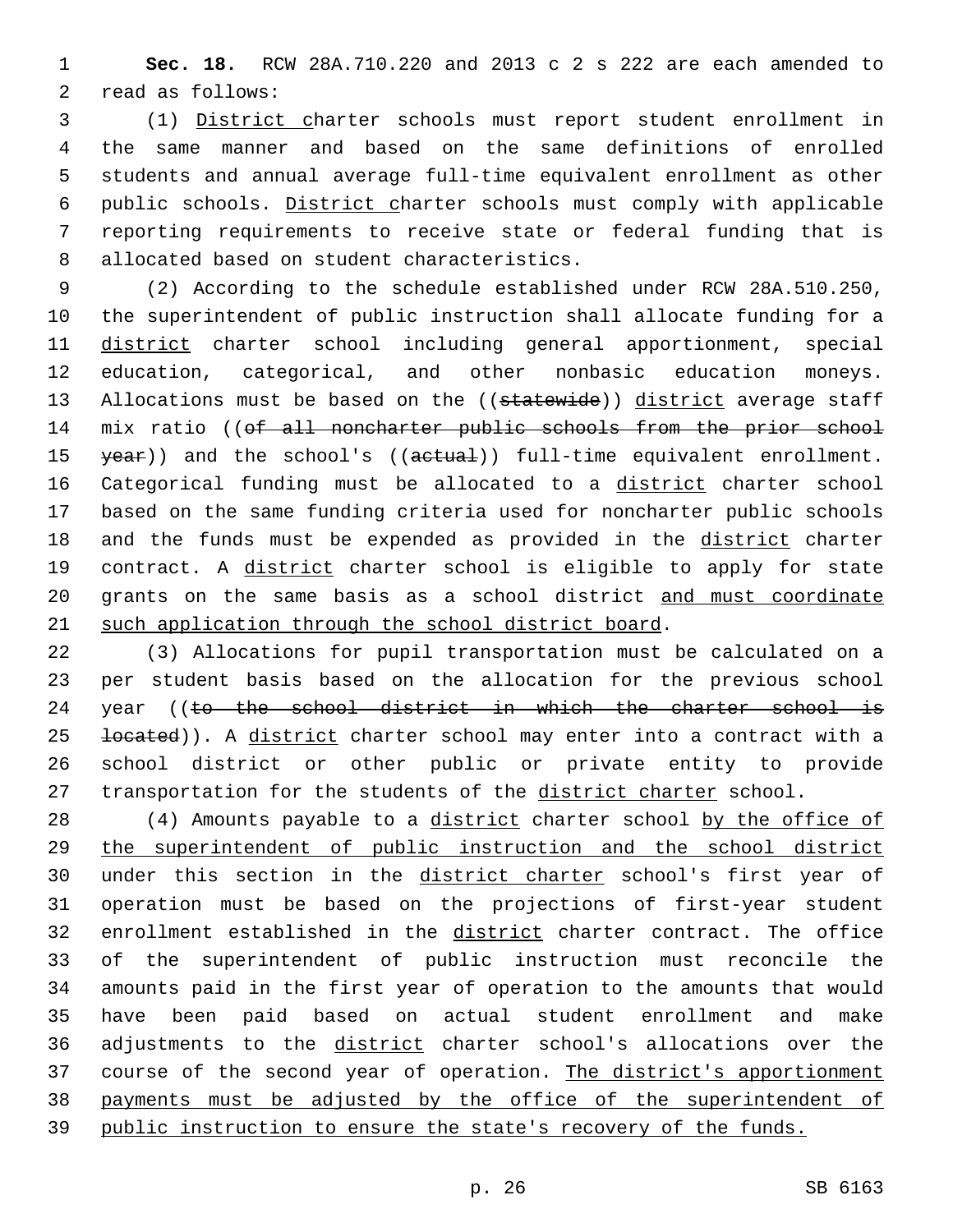(5) ((For charter schools authorized by a school district board 2 of directors,)) State and federal allocations to a district charter school that are included in RCW 84.52.0531(3) (a) through (c) shall be included in the levy planning, budgets, and funding distribution in the same manner as other public schools in the district.

6 (6) ((Conversion charter schools are eligible for local levy 7 moneys approved by the voters before the conversion start-up date of 8 the school as determined by the authorizer, and the school district 9 must allocate levy moneys to a conversion charter school.

10 (7) New charter schools are not eligible for local levy moneys 11 approved by the voters before the start-up date of the school unless 12 the local school district is the authorizer.

13 (8))) School districts must provide district charter schools with 14 levy and local effort assistance revenue on a per pupil basis. The 15 method for determining the amount of local levy and local effort 16 assistance revenue must be agreed to by the school district board and 17 the district charter school board as part of the district charter 18 contract.

19 (7) For levies submitted to voters after the start-up date of a 20 district charter school authorized under this chapter, the district 21 charter school must be included in levy planning, budgets, and 22 funding distribution in the same manner as other public schools in 23 the district.

 ( $(\frac{49}{})$ )  $(8)$  Any moneys received by a district charter school from any source and remaining in the school's accounts at the end of any budget year shall remain in the school's accounts for use by the 27 school during subsequent budget years.

28 **Sec. 19.** RCW 28A.710.230 and 2013 c 2 s 223 are each amended to read as follows:29

 (1) ((Charter schools are eligible for state matching funds for common school construction)) District charter schools should be included in district facility planning. School districts providing facilities that serve district charter school students are eligible for state matching funds for common school construction. District charter school facilities not owned by the school district may request state construction funds through the office of the superintendent of public instruction's biannual budget request process. The superintendent of public instruction may create rules for a district charter school facility funding process.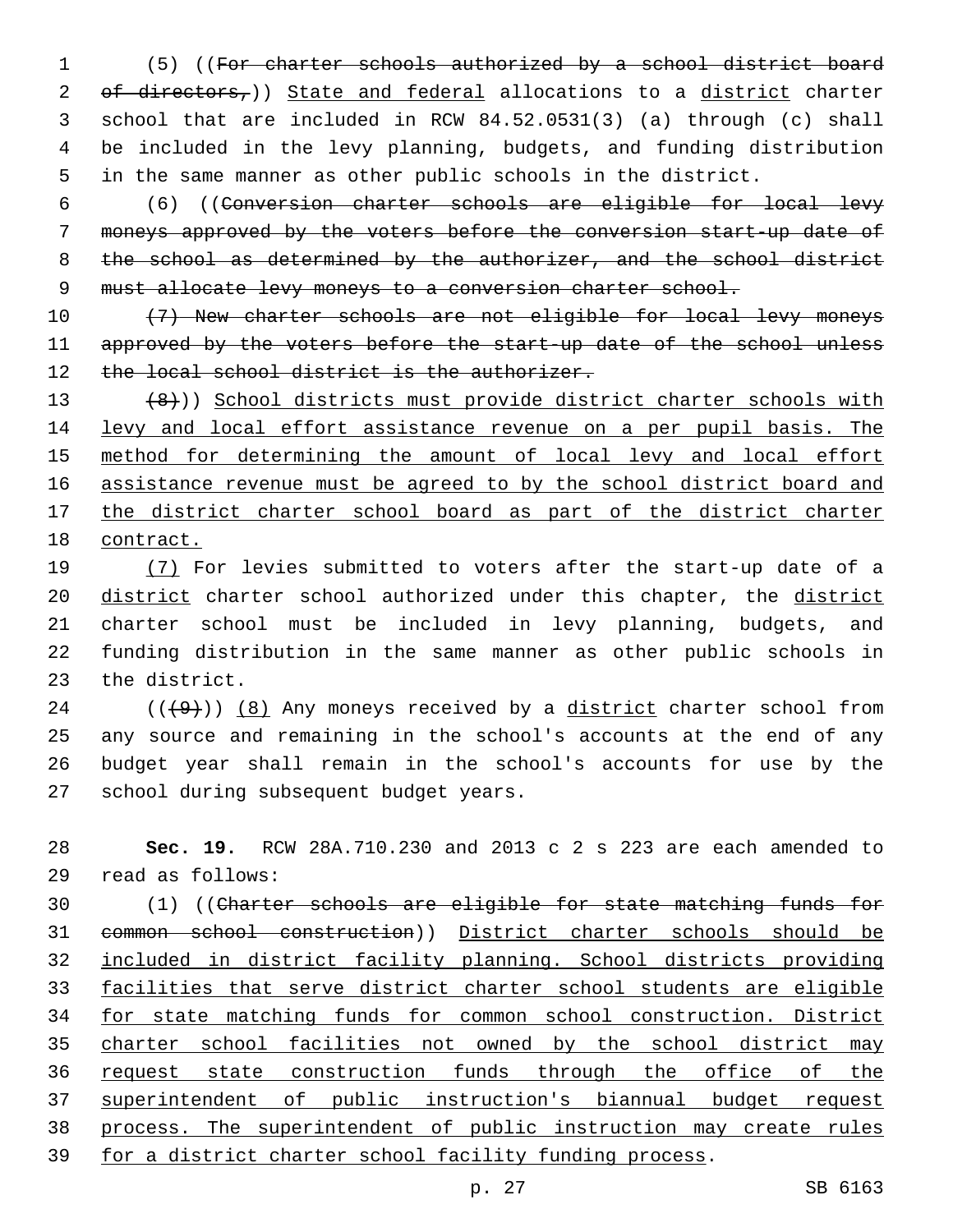(2) A district charter school has a right of first refusal to purchase or lease at or below fair market value a closed public school facility or property or unused portions of a public school facility or property located in ((a school district from which it draws its students if the school district decides to sell or lease the public school facility or property pursuant to RCW 28A.335.040 or 28A.335.120)) the school district in which the district charter 8 school is located.

 (3) A district charter school may negotiate and contract with a school district, the governing body of a public college or university, or any other public or private entity for the use of a 12 facility for a school building at or below fair market rent. The health and safety regulations applicable to kindergarten through twelfth grade public schools are still applicable to any facilities used under the authority of this section.

 (4) Public libraries, community service organizations, museums, performing arts venues, theaters, and public or private colleges and 18 universities may provide space to district charter schools within their facilities under their preexisting zoning and land use 20 designations.

 (5) A conversion district charter school as part of the consideration for providing educational services under the district 23 charter contract may continue to use its existing facility ((without 24 paying rent to the school district that owns the facility. The 25 district remains responsible for major repairs and safety upgrades 26 that may be required for the continued use of the facility as a 27 public school. The charter school is responsible for routine maintenance of the facility including, but not limited to, cleaning, 29 <del>painting, gardening, and landscaping</del>)) according to conditions as 30 provided in the district charter contract. The district charter 31 contract  $((e f))$  for a conversion district charter school using existing facilities that are owned by its school district must include reasonable and customary terms regarding the use of the existing facility that are binding upon the school district.

 **Sec. 20.** RCW 28A.710.240 and 2013 c 2 s 224 are each amended to read as follows:36

 Years of service in a district charter school by certificated instructional staff shall be included in the years of service calculation for purposes of the statewide salary allocation schedule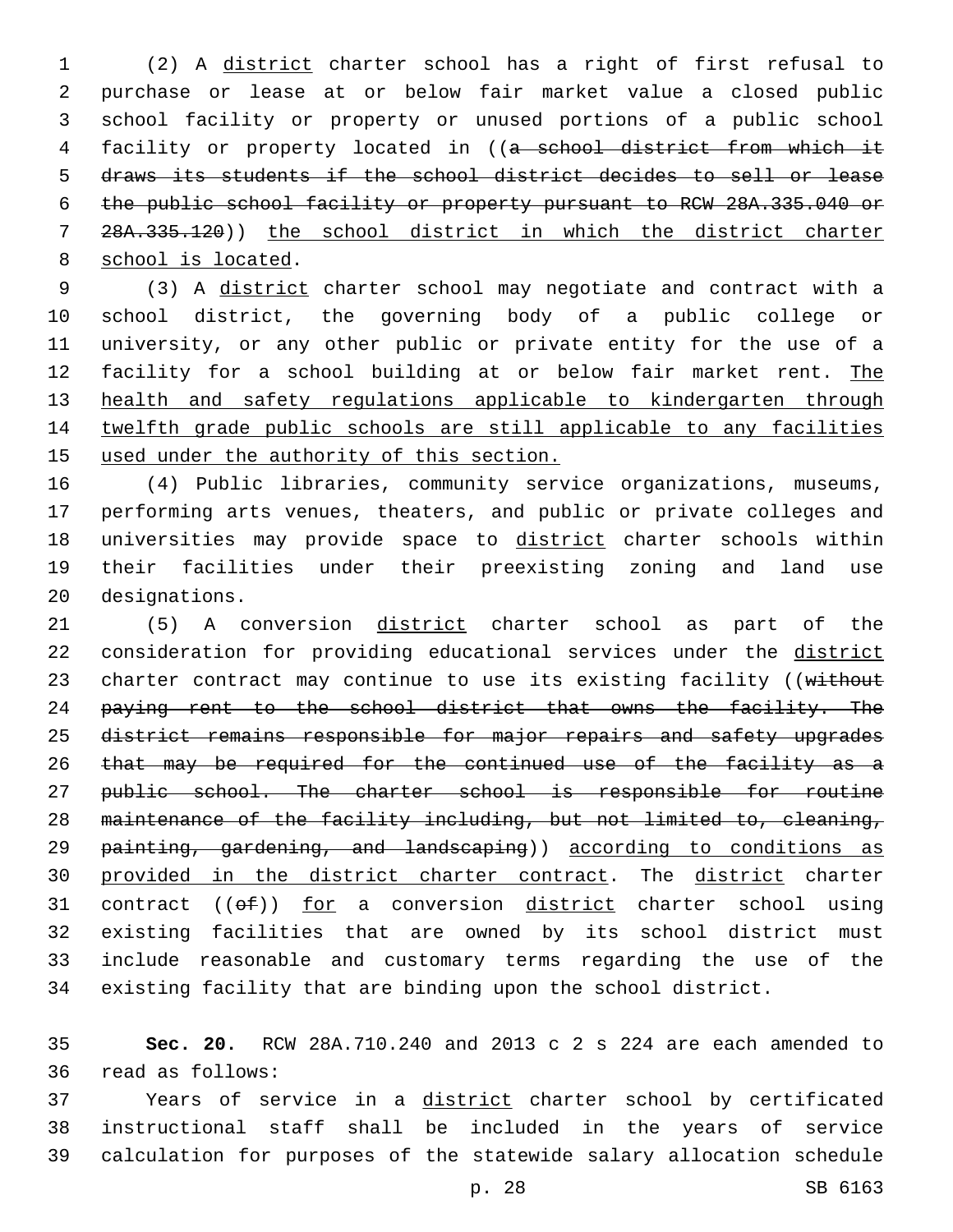under RCW 28A.150.410. This section does not require a district charter school to pay a particular salary to its staff while the 3 staff is employed by the district charter school.

 **Sec. 21.** RCW 28A.150.010 and 2013 c 2 s 301 are each amended to 5 read as follows:

 Public schools means the common schools as referred to in Article 7 IX of the state Constitution, including district charter schools established under chapter 28A.710 RCW, and those schools and institutions of learning having a curriculum below the college or university level as now or may be established by law and maintained 11 at public expense.

 **Sec. 22.** RCW 28A.315.005 and 2013 c 2 s 302 are each amended to 13 read as follows:

 (1) Under the constitutional framework and the laws of the state of Washington, the governance structure for the state's public common school system is comprised of the following bodies: The legislature, the governor, the superintendent of public instruction, the state 18 board of education, ((the Washington charter school commission,)) the educational service district boards of directors, and local school district boards of directors. The respective policy and administrative roles of each body are determined by the state 22 Constitution and statutes.

 (2) Local school districts are political subdivisions of the state and the organization of such districts, including the powers, duties, and boundaries thereof, may be altered or abolished by laws 26 of the state of Washington.

 **Sec. 23.** RCW 41.32.033 and 2013 c 2 s 303 are each amended to read as follows:28

29 This section designates district charter schools established under chapter 28A.710 RCW as employers and district charter school employees as members, and applies only if the department of retirement systems receives determinations from the internal revenue service and the United States department of labor that participation does not jeopardize the status of these retirement systems as governmental plans under the federal employees' retirement income 36 security act and the internal revenue code.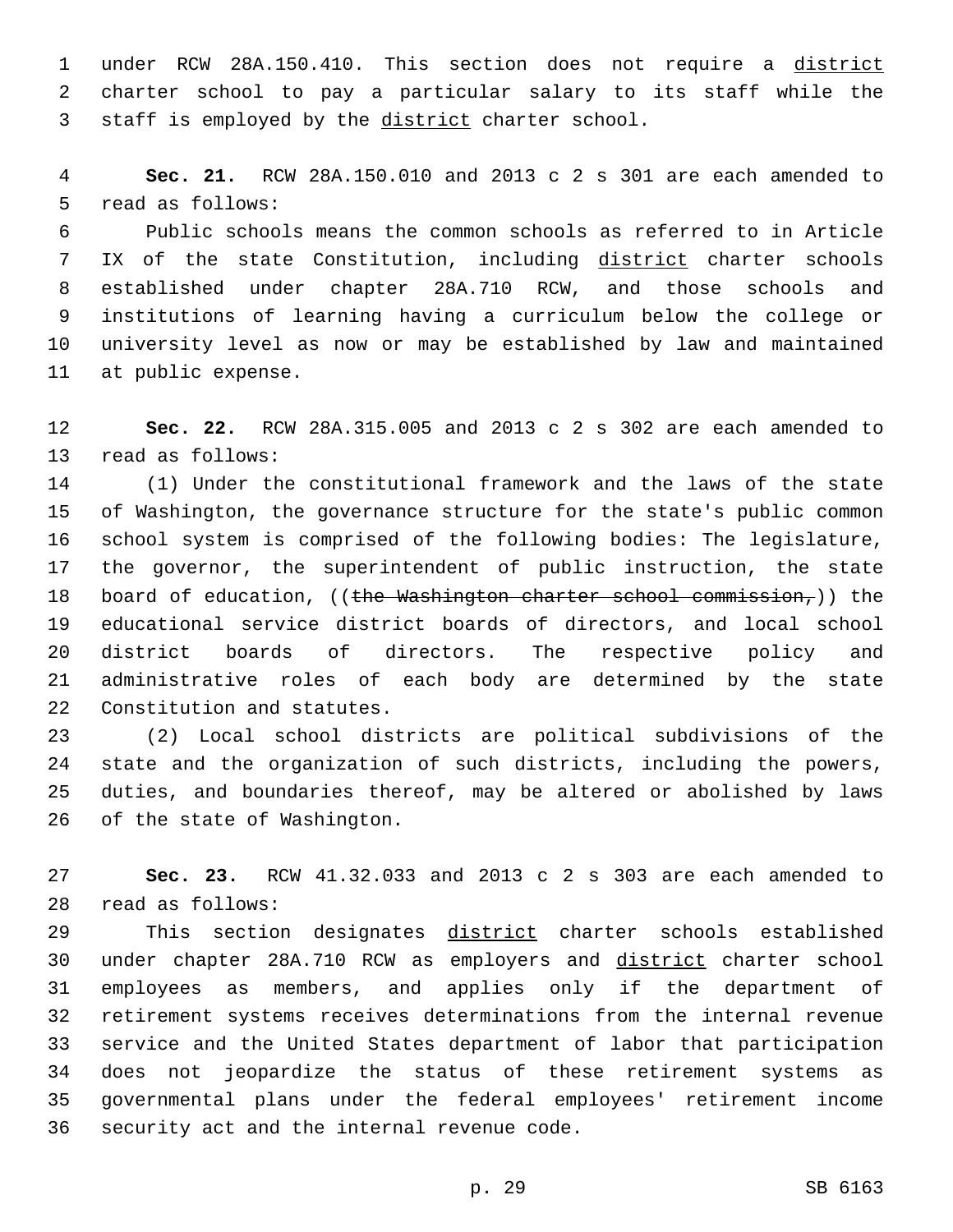**Sec. 24.** RCW 41.35.035 and 2013 c 2 s 304 are each amended to 2 read as follows:

 This section designates district charter schools established under chapter 28A.710 RCW as employers and district charter school employees as members, and applies only if the department of retirement systems receives determinations from the internal revenue service and the United States department of labor that participation does not jeopardize the status of these retirement systems as governmental plans under the federal employees' retirement income 10 security act and the internal revenue code.

 **Sec. 25.** RCW 41.40.025 and 2013 c 2 s 305 are each amended to 12 read as follows:

13 This section designates district charter schools established 14 under chapter 28A.710 RCW as employers and district charter school employees as members, and applies only if the department of retirement systems receives determinations from the internal revenue service and the United States department of labor that participation does not jeopardize the status of these retirement systems as governmental plans under the federal employees' retirement income 20 security act and the internal revenue code.

 **Sec. 26.** RCW 41.56.0251 and 2013 c 2 s 307 are each amended to 22 read as follows:

 In addition to the entities listed in RCW 41.56.020, this chapter 24 applies to any district charter school established under chapter 25 28A.710 RCW. Any bargaining unit or units established at the district 26 charter school must be limited to employees working in the district charter school and must be separate from other bargaining units in school districts, educational service districts, or institutions of 29 higher education. Any district charter school established under chapter 28A.710 RCW is a separate employer from any school district, including the school district in which it is located.

 **Sec. 27.** RCW 41.59.031 and 2013 c 2 s 308 are each amended to 33 read as follows:

34 This chapter applies to any district charter school established under chapter 28A.710 RCW. Any bargaining unit or units established at the district charter school must be limited to employees working 37 in the district charter school and must be separate from other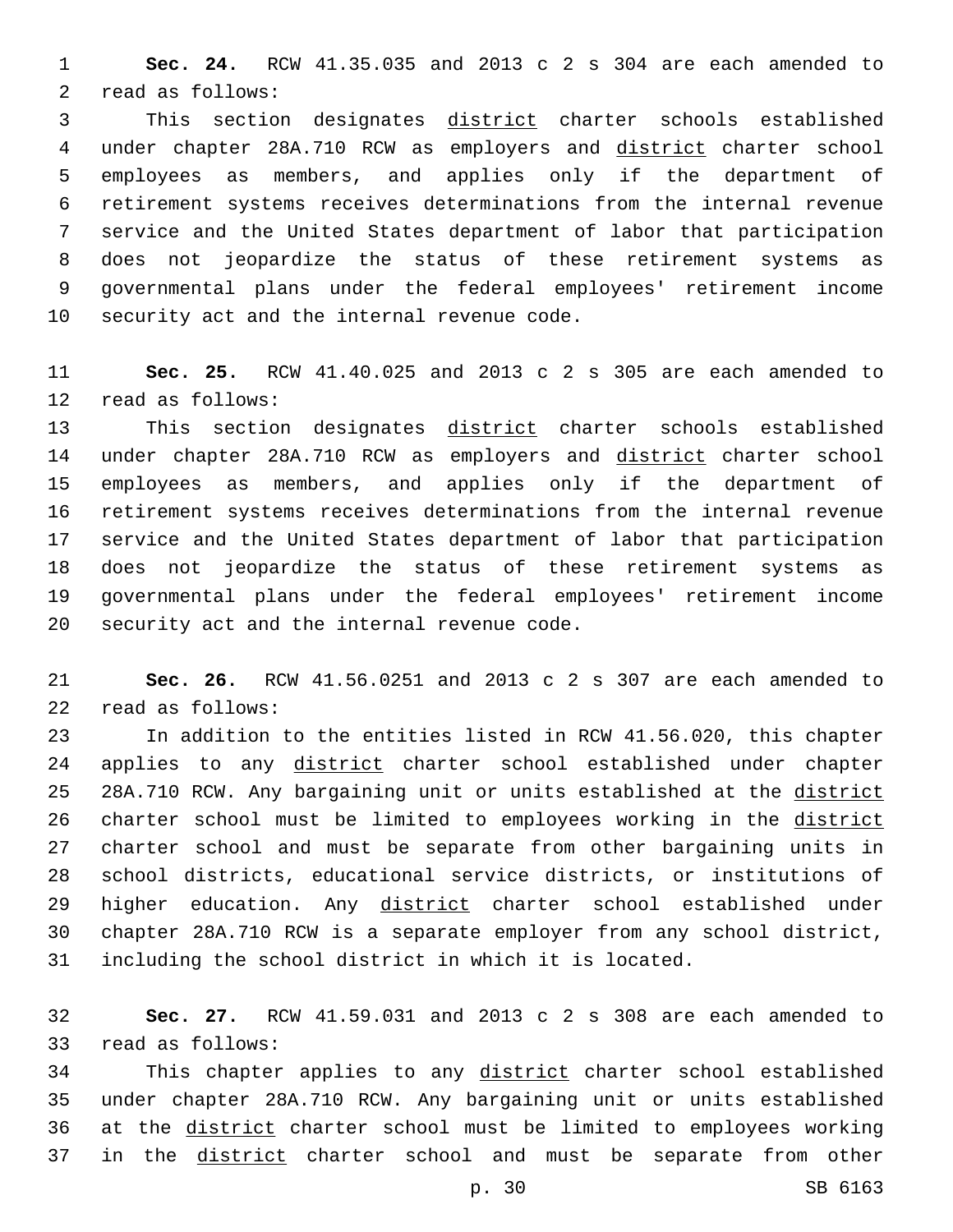bargaining units in school districts, educational service districts, 2 or institutions of higher education. Any district charter school established under chapter 28A.710 RCW is a separate employer from any school district, including the school district in which it is 5 located.

 **Sec. 28.** RCW 41.05.011 and 2015 c 116 s 2 are each reenacted and 7 amended to read as follows:

 The definitions in this section apply throughout this chapter 9 unless the context clearly requires otherwise.

(1) "Authority" means the Washington state health care authority.

 (2) "Board" means the public employees' benefits board 12 established under RCW 41.05.055.

 (3) "Dependent care assistance program" means a benefit plan whereby state and public employees may pay for certain employment related dependent care with pretax dollars as provided in the salary reduction plan under this chapter pursuant to 26 U.S.C. Sec. 129 or 17 other sections of the internal revenue code.

(4) "Director" means the director of the authority.

 (5) "Emergency service personnel killed in the line of duty" means law enforcement officers and firefighters as defined in RCW 41.26.030, members of the Washington state patrol retirement fund as defined in RCW 43.43.120, and reserve officers and firefighters as defined in RCW 41.24.010 who die as a result of injuries sustained in the course of employment as determined consistent with Title 51 RCW 25 by the department of labor and industries.

 (6) "Employee" includes all employees of the state, whether or not covered by civil service; elected and appointed officials of the executive branch of government, including full-time members of boards, commissions, or committees; justices of the supreme court and judges of the court of appeals and the superior courts; and members of the state legislature. Pursuant to contractual agreement with the authority, "employee" may also include: (a) Employees of a county, municipality, or other political subdivision of the state and members of the legislative authority of any county, city, or town who are elected to office after February 20, 1970, if the legislative authority of the county, municipality, or other political subdivision of the state seeks and receives the approval of the authority to provide any of its insurance programs by contract with the authority, as provided in RCW 41.04.205 and 41.05.021(1)(g); (b) employees of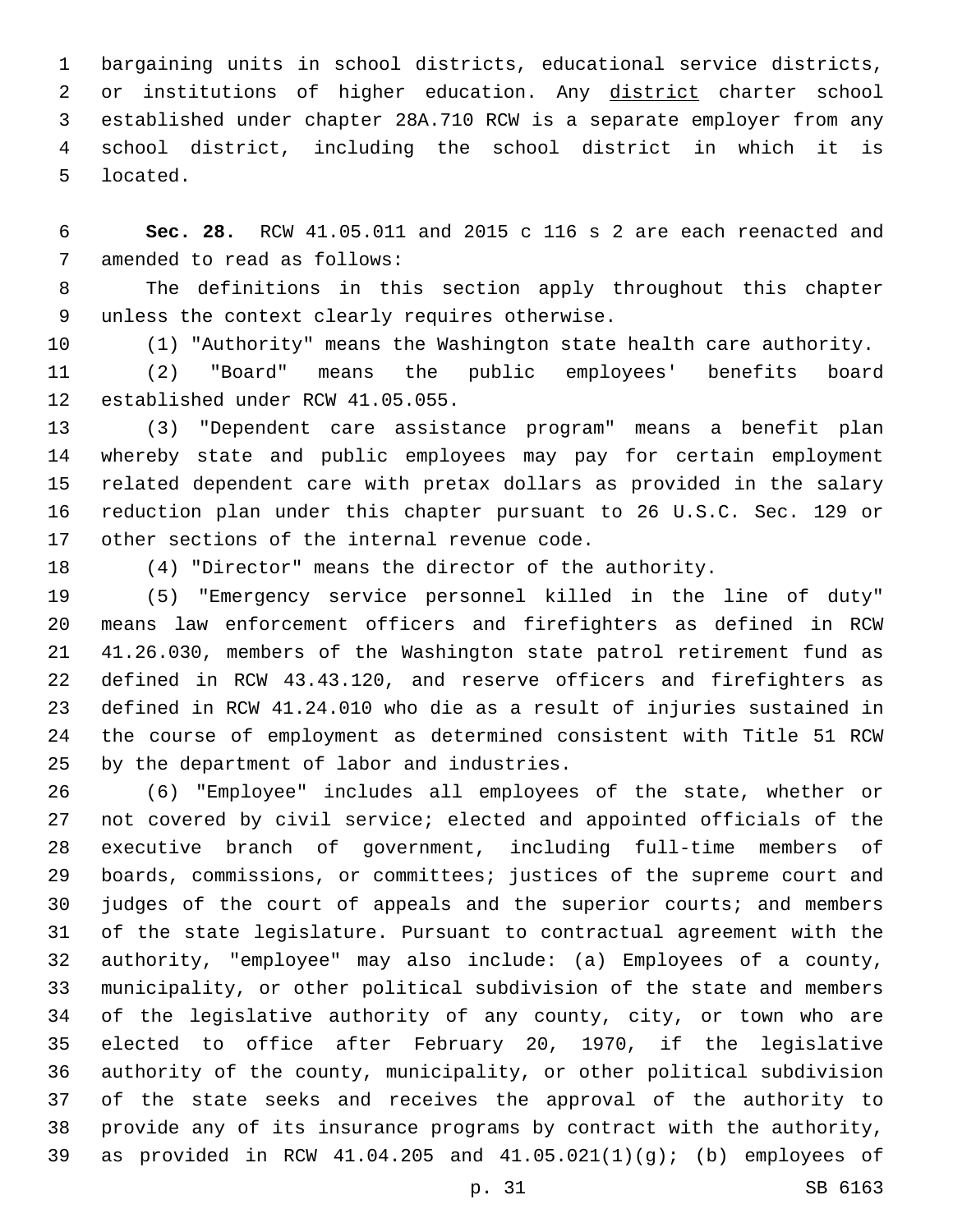employee organizations representing state civil service employees, at the option of each such employee organization, and, effective October 1, 1995, employees of employee organizations currently pooled with employees of school districts for the purpose of purchasing insurance benefits, at the option of each such employee organization; (c) employees of a school district if the authority agrees to provide any of the school districts' insurance programs by contract with the authority as provided in RCW 28A.400.350; (d) employees of a tribal government, if the governing body of the tribal government seeks and receives the approval of the authority to provide any of its insurance programs by contract with the authority, as provided in RCW 41.05.021(1) (f) and (g); (e) employees of the Washington health benefit exchange if the governing board of the exchange established in RCW 43.71.020 seeks and receives approval of the authority to provide any of its insurance programs by contract with the authority, as provided in RCW 41.05.021(1) (g) and (n); and (f) employees of a district charter school established under chapter 28A.710 RCW. "Employee" does not include: Adult family home providers; unpaid volunteers; patients of state hospitals; inmates; employees of the Washington state convention and trade center as provided in RCW 41.05.110; students of institutions of higher education as determined by their institution; and any others not expressly defined as employees under this chapter or by the authority under this chapter.

(7) "Employer" means the state of Washington.24

 (8) "Employer group" means those counties, municipalities, political subdivisions, the Washington health benefit exchange, tribal governments, school districts, and educational service districts, and employee organizations representing state civil service employees, obtaining employee benefits through a contractual 30 agreement with the authority.

 (9) "Employing agency" means a division, department, or separate agency of state government, including an institution of higher education; a county, municipality, school district, educational 34 service district, or other political subdivision; district charter 35 school; and a tribal government covered by this chapter.

 (10) "Faculty" means an academic employee of an institution of higher education whose workload is not defined by work hours but whose appointment, workload, and duties directly serve the institution's academic mission, as determined under the authority of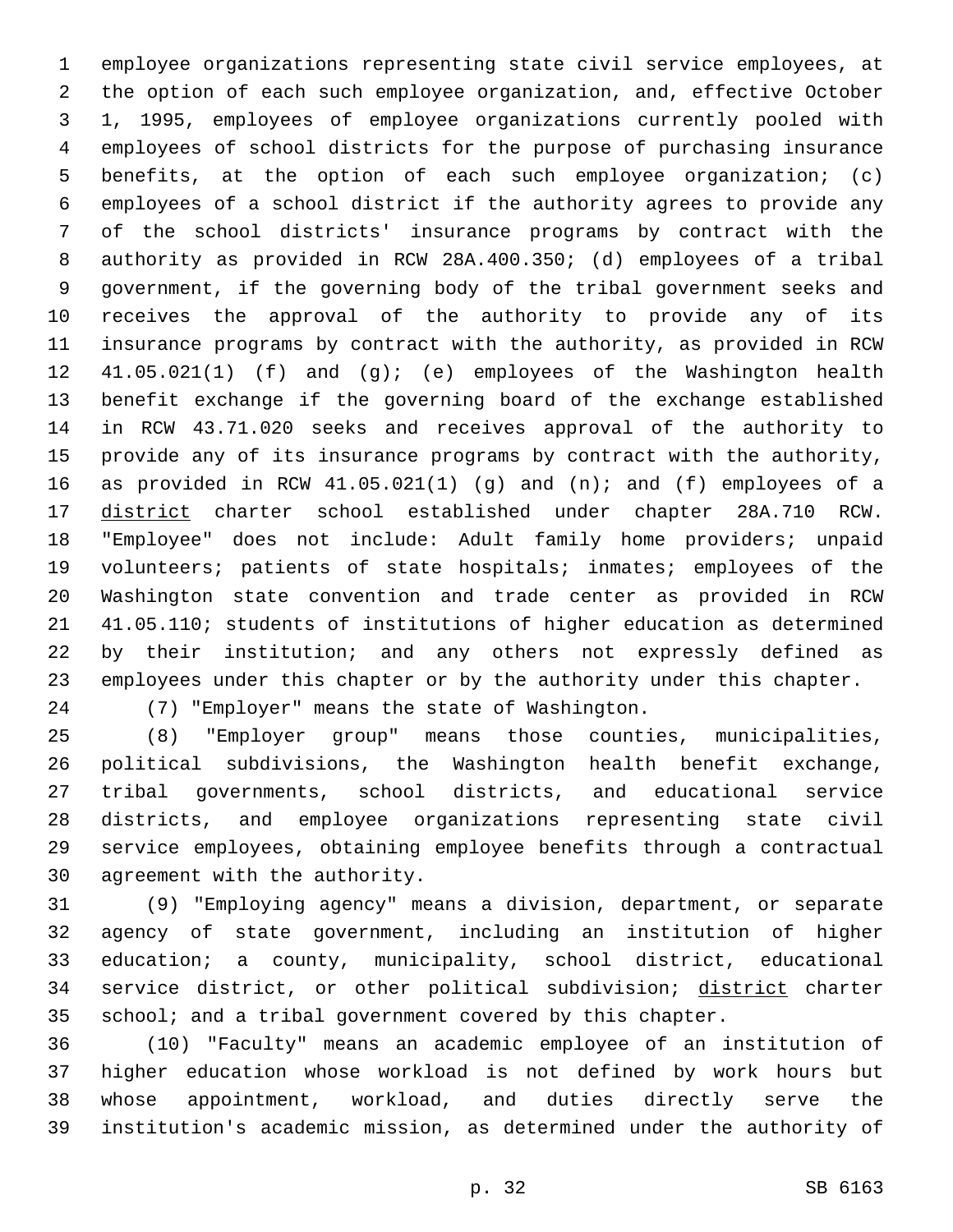its enabling statutes, its governing body, and any applicable 2 collective bargaining agreement.

 (11) "Flexible benefit plan" means a benefit plan that allows employees to choose the level of health care coverage provided and the amount of employee contributions from among a range of choices 6 offered by the authority.

 (12) "Insuring entity" means an insurer as defined in chapter 48.01 RCW, a health care service contractor as defined in chapter 48.44 RCW, or a health maintenance organization as defined in chapter 10 48.46 RCW.

 (13) "Medical flexible spending arrangement" means a benefit plan whereby state and public employees may reduce their salary before taxes to pay for medical expenses not reimbursed by insurance as provided in the salary reduction plan under this chapter pursuant to 26 U.S.C. Sec. 125 or other sections of the internal revenue code.

 (14) "Participant" means an individual who fulfills the eligibility and enrollment requirements under the salary reduction 18 plan.

 (15) "Plan year" means the time period established by the 20 authority.

 (16) "Premium payment plan" means a benefit plan whereby state and public employees may pay their share of group health plan premiums with pretax dollars as provided in the salary reduction plan under this chapter pursuant to 26 U.S.C. Sec. 125 or other sections 25 of the internal revenue code.

(17) "Retired or disabled school employee" means:

 (a) Persons who separated from employment with a school district or educational service district and are receiving a retirement allowance under chapter 41.32 or 41.40 RCW as of September 30, 1993;

 (b) Persons who separate from employment with a school district, 31 educational service district, or district charter school on or after October 1, 1993, and immediately upon separation receive a retirement allowance under chapter 41.32, 41.35, or 41.40 RCW;

 (c) Persons who separate from employment with a school district, 35 educational service district, or district charter school due to a total and permanent disability, and are eligible to receive a deferred retirement allowance under chapter 41.32, 41.35, or 41.40 38 RCW.

(18) "Salary" means a state employee's monthly salary or wages.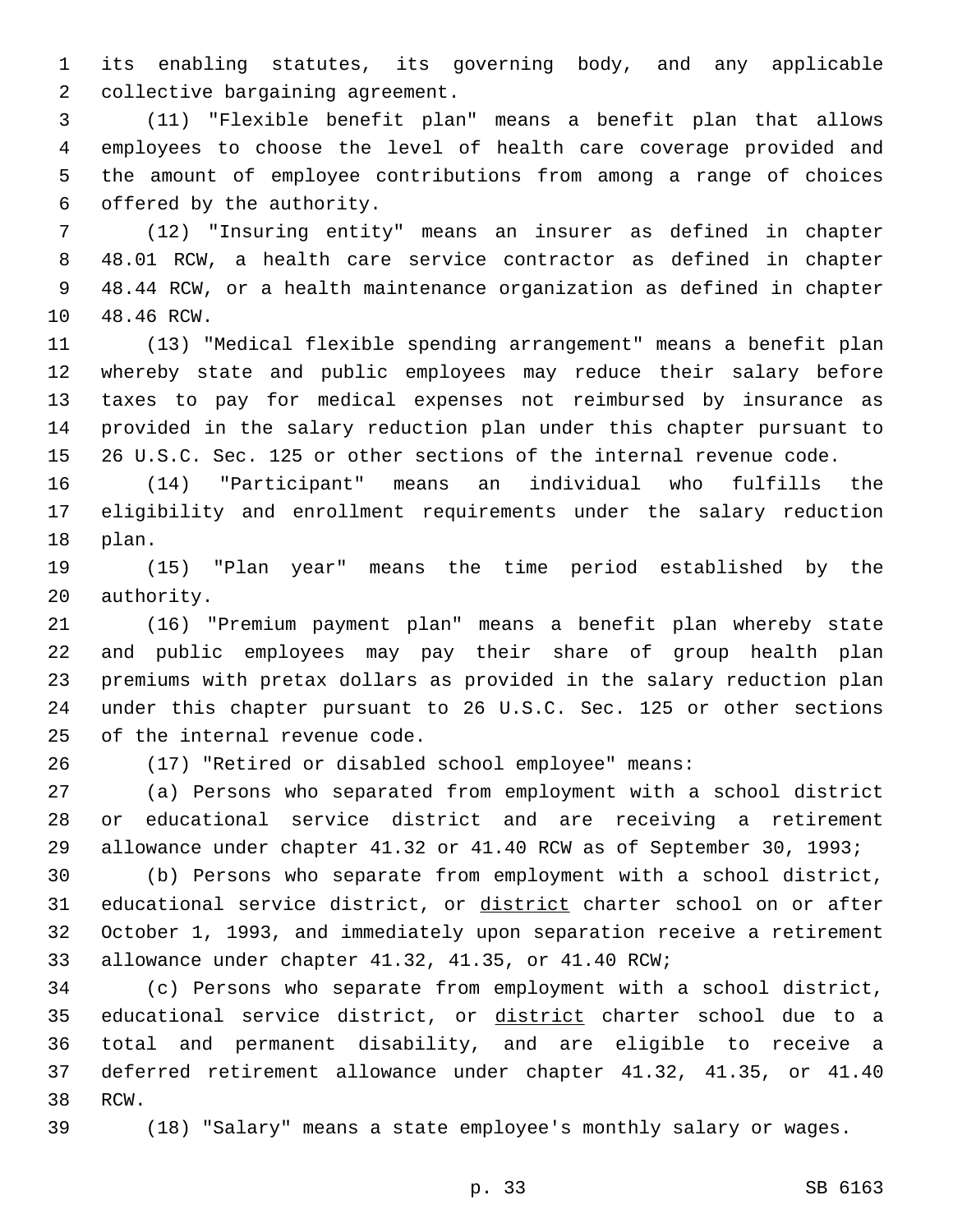(19) "Salary reduction plan" means a benefit plan whereby state and public employees may agree to a reduction of salary on a pretax basis to participate in the dependent care assistance program, medical flexible spending arrangement, or premium payment plan offered pursuant to 26 U.S.C. Sec. 125 or other sections of the 6 internal revenue code.

 (20) "Seasonal employee" means an employee hired to work during a recurring, annual season with a duration of three months or more, and anticipated to return each season to perform similar work.

 (21) "Separated employees" means persons who separate from 11 employment with an employer as defined in:

(a) RCW 41.32.010(17) on or after July 1, 1996; or

(b) RCW 41.35.010 on or after September 1, 2000; or

14 (c) RCW 41.40.010 on or after March 1, 2002;

 and who are at least age fifty-five and have at least ten years of service under the teachers' retirement system plan 3 as defined in RCW 41.32.010(33), the Washington school employees' retirement system plan 3 as defined in RCW 41.35.010, or the public employees' retirement system plan 3 as defined in RCW 41.40.010.

 (22) "State purchased health care" or "health care" means medical and health care, pharmaceuticals, and medical equipment purchased with state and federal funds by the department of social and health services, the department of health, the basic health plan, the state health care authority, the department of labor and industries, the department of corrections, the department of veterans affairs, and 26 local school districts.

 (23) "Tribal government" means an Indian tribal government as defined in section 3(32) of the employee retirement income security act of 1974, as amended, or an agency or instrumentality of the tribal government, that has government offices principally located in 31 this state.

 **Sec. 29.** RCW 28A.150.220 and 2014 c 217 s 201 are each amended 33 to read as follows:

 (1) In order for students to have the opportunity to develop the basic education knowledge and skills under RCW 28A.150.210, school districts must provide instruction of sufficient quantity and quality and give students the opportunity to complete graduation requirements that are intended to prepare them for postsecondary education, gainful employment, and citizenship. The program established under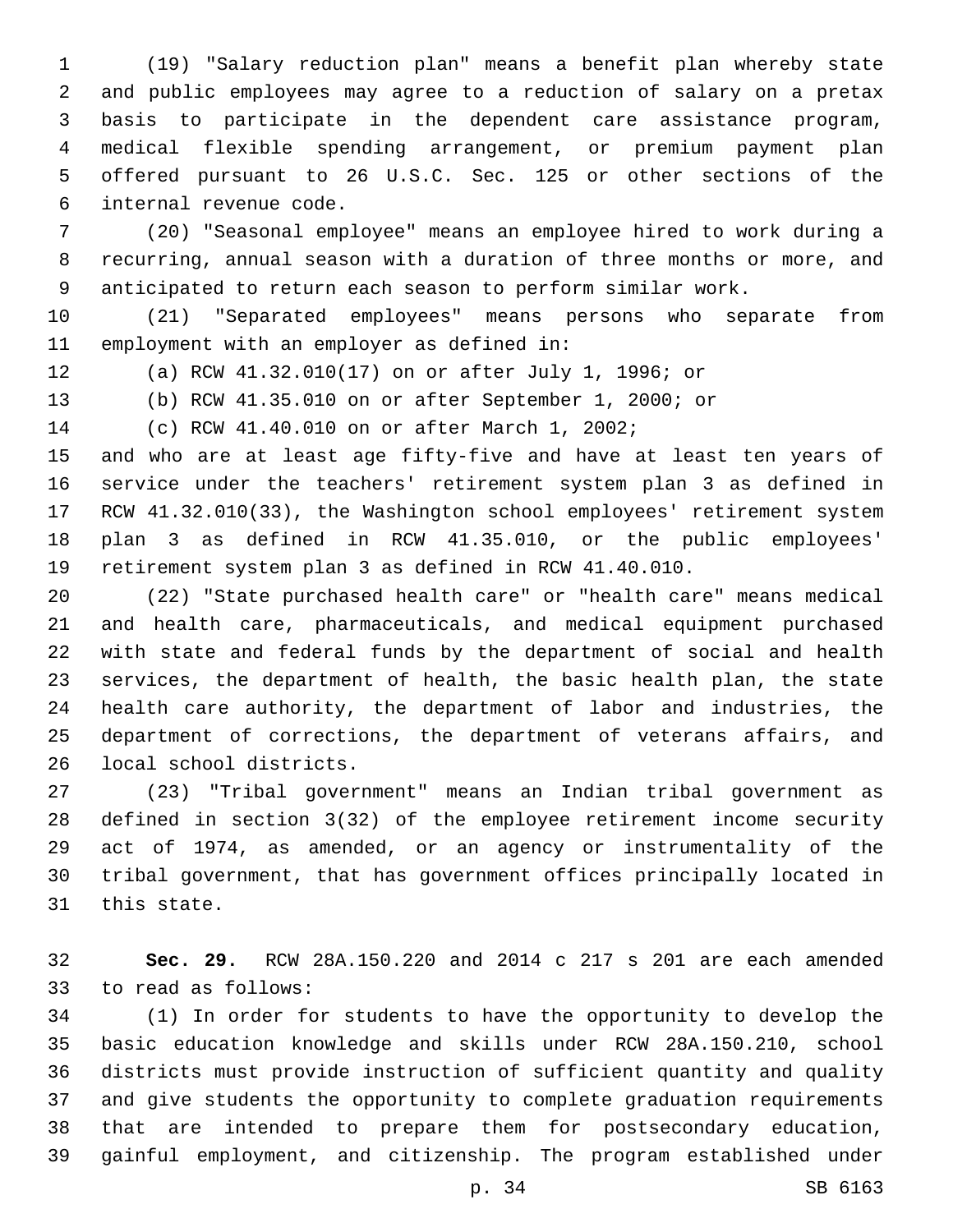this section shall be the minimum instructional program of basic 2 education offered by school districts.

 (2) Except as allowed for district charter schools under the provisions in chapter 28A.710 RCW, each school district shall make available to students the following minimum instructional offering 6 each school year:

 (a) For students enrolled in grades one through twelve, at least a district-wide annual average of one thousand hours, which shall be increased beginning in the 2015-16 school year to at least one thousand eighty instructional hours for students enrolled in grades nine through twelve and at least one thousand instructional hours for students in grades one through eight, all of which may be calculated by a school district using a district-wide annual average of instructional hours over grades one through twelve; and

 (b) For students enrolled in kindergarten, at least four hundred fifty instructional hours, which shall be increased to at least one thousand instructional hours according to the implementation schedule 18 under RCW 28A.150.315.

 (3) The instructional program of basic education provided by each 20 school district shall include:

 (a) Instruction in the essential academic learning requirements under RCW 28A.655.070;22

 (b) Instruction that provides students the opportunity to complete twenty-four credits for high school graduation, beginning with the graduating class of 2019 or as otherwise provided in RCW 28A.230.090. Course distribution requirements may be established by the state board of education under RCW 28A.230.090;

 (c) If the essential academic learning requirements include a requirement of languages other than English, the requirement may be met by students receiving instruction in one or more American Indian 31 languages;

 (d) Supplemental instruction and services for underachieving students through the learning assistance program under RCW 28A.165.005 through 28A.165.065;34

 (e) Supplemental instruction and services for eligible and enrolled students and exited students whose primary language is other than English through the transitional bilingual instruction program 38 under RCW 28A.180.010 through 28A.180.080;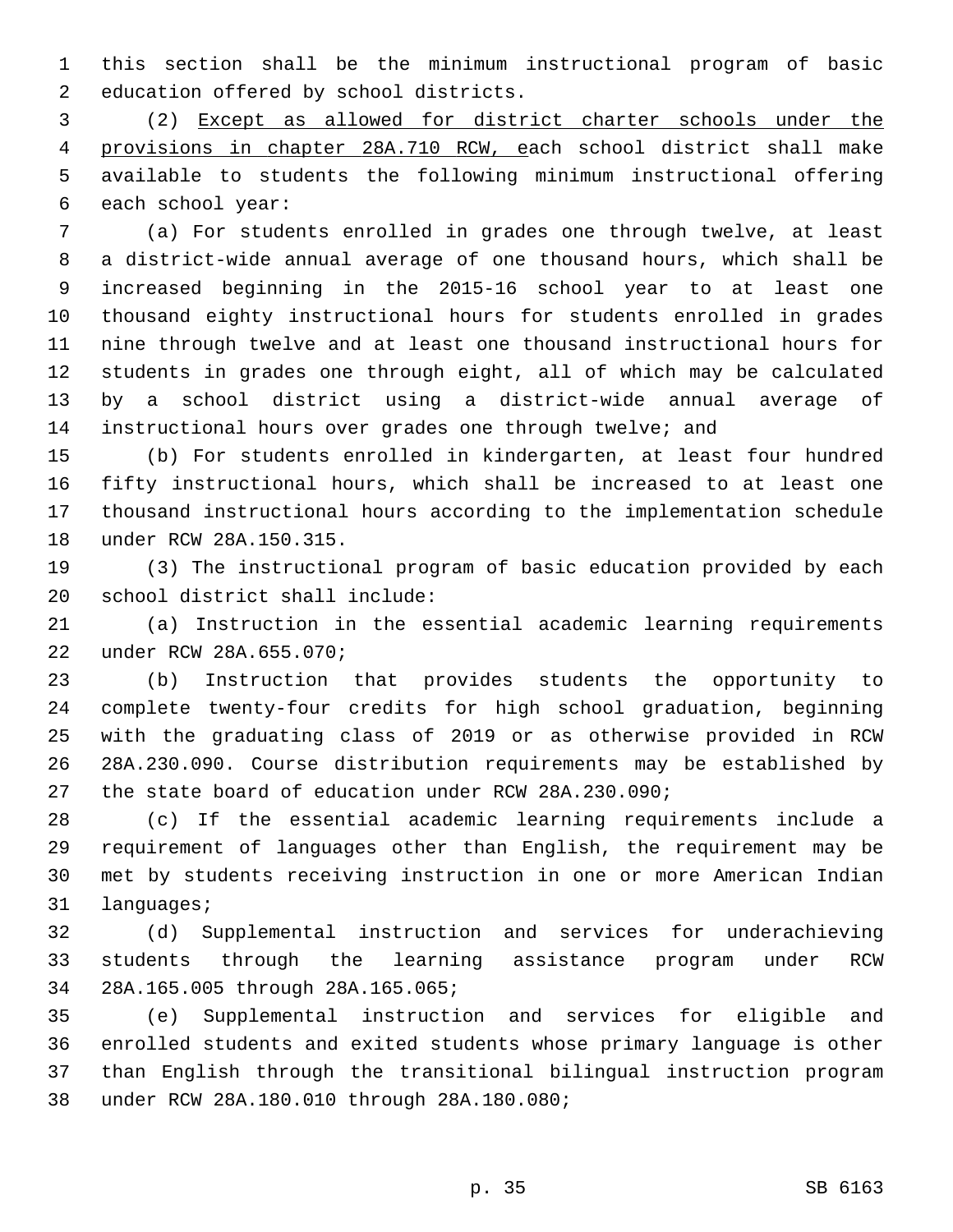(f) The opportunity for an appropriate education at public expense as defined by RCW 28A.155.020 for all eligible students with disabilities as defined in RCW 28A.155.020; and3

 (g) Programs for highly capable students under RCW 28A.185.010 5 through 28A.185.030.

 (4) Nothing contained in this section shall be construed to require individual students to attend school for any particular number of hours per day or to take any particular courses.

 (5)(a) Each school district's kindergarten through twelfth grade basic educational program shall be accessible to all students who are five years of age, as provided by RCW 28A.225.160, and less than twenty-one years of age and shall consist of a minimum of one hundred eighty school days per school year in such grades as are conducted by a school district, and one hundred eighty half-days of instruction, or equivalent, in kindergarten, to be increased to a minimum of one hundred eighty school days per school year according to the 17 implementation schedule under RCW 28A.150.315.

 (b) Schools administering the Washington kindergarten inventory of developing skills may use up to three school days at the beginning of the school year to meet with parents and families as required in the parent involvement component of the inventory.

 (c) In the case of students who are graduating from high school, a school district may schedule the last five school days of the one hundred eighty day school year for noninstructional purposes including, but not limited to, the observance of graduation and early release from school upon the request of a student. All such students may be claimed as a full-time equivalent student to the extent they could otherwise have been so claimed for the purposes of RCW 28A.150.250 and 28A.150.260. Any hours scheduled by a school district for noninstructional purposes during the last five school days for such students shall count toward the instructional hours requirement 32 in subsection  $(2)(a)$  of this section.

 (6) Nothing in this section precludes a school district from enriching the instructional program of basic education, such as offering additional instruction or providing additional services, programs, or activities that the school district determines to be appropriate for the education of the school district's students.

 (7) The state board of education shall adopt rules to implement and ensure compliance with the program requirements imposed by this section, RCW 28A.150.250 and 28A.150.260, and such related